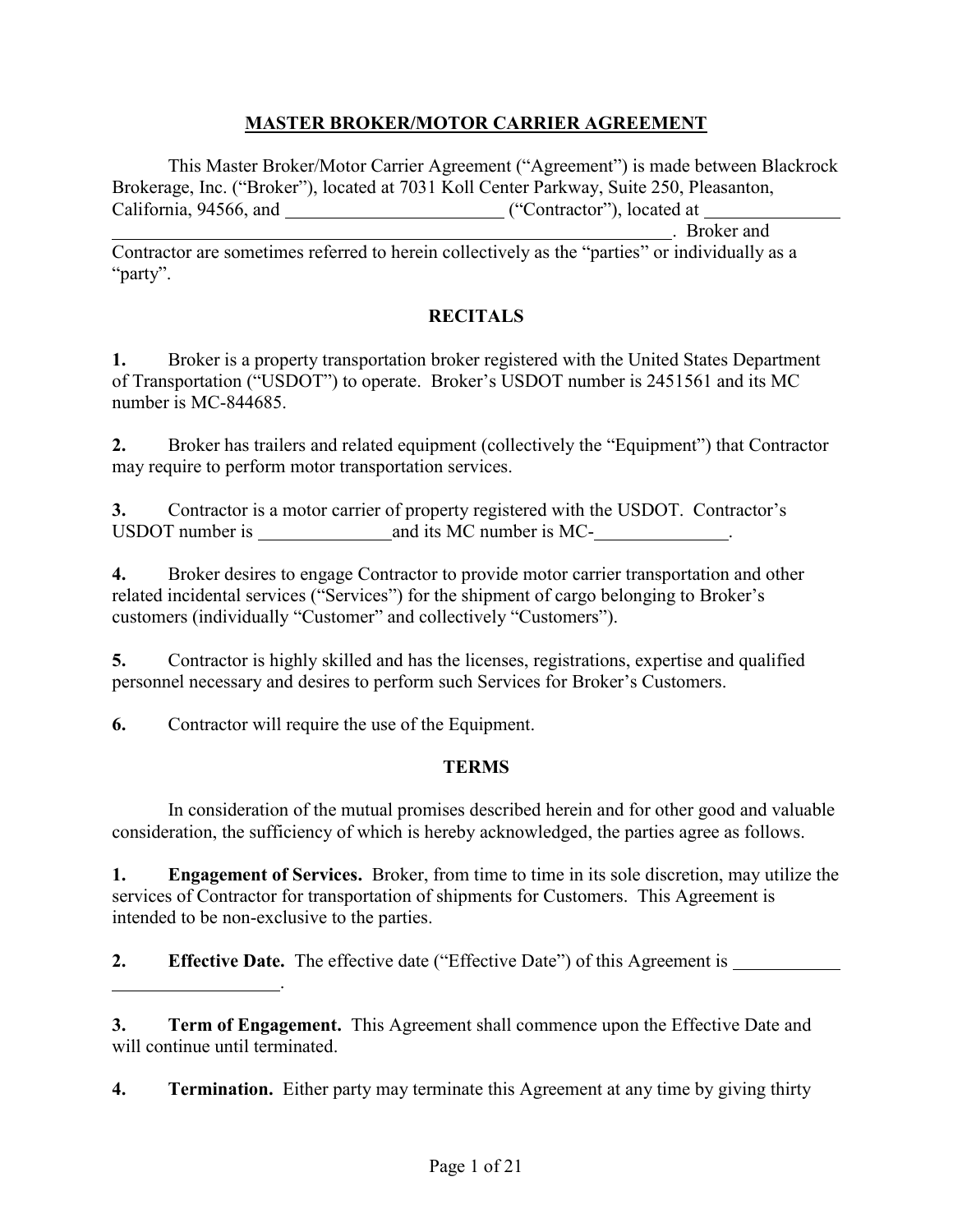(30) days prior written notice to the other party. In the event of a termination, Contractor shall return all Equipment within thirty (30) days of the date of termination, and Broker shall provide a final invoice of all amounts owed between the parties within thirty (30) days after the last of the Equipment is returned, to the extent practicable. For example, if repairs are necessary, that may delay the final invoice.

**5. Rates for Services.** Rates for services shall be contracted rates that shall be established in advance of any shipment by Broker and Contractor. In no event shall Contractor's tariff rates apply except when prior written approval is agreed upon. Rates shall be communicated by Broker to Contractor via EDI, fax, or email. Contractor will acknowledge the acceptance of the rate in writing or by actual acceptance of the tendered shipment. Broker will pay Contractor for its performance of Services in accordance with such rates, charges and terms. Contractor appoints Broker as its agent to bill and collect transportation rates from the Customers. Upon collection, Broker shall pay Contractor the agreed upon rate less any appropriate deductions and any sum over the sum paid Contractor shall be retained by Broker as its commission.

**6. Equipment Interchange.** Pursuant to this Agreement, Contractor will use the Equipment. The parties agree to the provisions relative to such use set forth in the Trailer Interchange Agreement ("Interchange Agreement") attached as Attachment "A" and incorporated into this Agreement by this reference as if set forth here in full.

**7. Rental Rates.** Any rental rates for use of the Equipment are stated in Attachment "A".

**8. Payment Procedures.** Contractor will invoice Broker upon the completion of Services. Each invoice will reference Broker's load number. Contractor shall delivery to Broker the original or a correct copy of the Bill(s) of Lading or Shipping Order, Delivery Receipt, Proof of Delivery, and other requested materials within twenty-four (24) hours after delivery. Payment is due within thirty (30) days of invoice.

**A.** If invoicing by hard copy, Contractor must send invoices and required documents to Broker at this address:

> Blackrock Brokerage, Inc. 7031 Koll Center Parkway, Suite 250 Pleasanton, CA 94566 Attn: Accounts Payable

**B.** If invoicing by email or fax, the remit-to information will be noted on the rate confirmation sheet.

- 1) Right to Bill. Contractor hereby appoints Broker as its agent with the sole right and authority to bill for and collect freight charges for shipments Contractor delivers for Broker and its Customers.
- 2) Standard Payment Terms. Broker shall pay invoices on or before thirty (30) days following the receipt by Broker of Contractor's invoice or any requested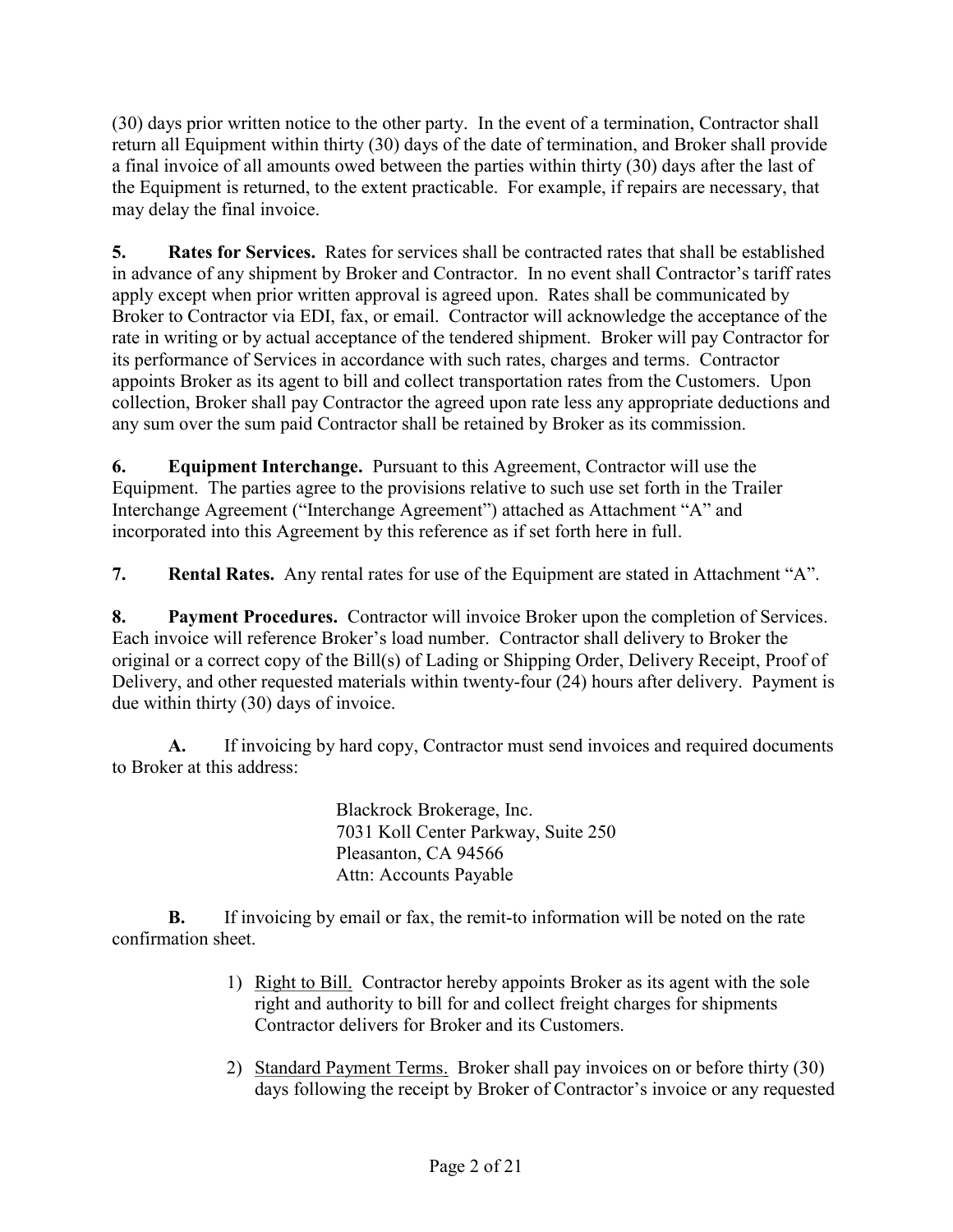documentation required of Contractor by Broker, whichever is later.

3) Waivers. Contractor agrees that no penalties, interest or late charges will be assessed against Broker for occasionally inadvertent late payments. Contractor further agrees that it shall look **solely** to Broker for payment for any Services rendered under this Agreement, and expressly waives any statutory or common law rights which it may otherwise have to look to any Customers for such payment. Contractor shall not, in any event, contact any Customer or consignee regarding payment of any freight bill or any other payment matter whatsoever without the prior express written consent of Broker. Contractor acknowledges that any difference between the amounts Broker pays to Contractor and collects from a Customer for Services rendered under this Agreement represent Broker's compensation for its services. Charges not invoiced to Broker by Contractor within thirty (30) days of being incurred will be deemed waived by Contractor.

**9. Costs.** Contractor shall pay all costs associated with the use of the Equipment while it is in Contractor's possession. Contractor's costs include but are not limited to:

- **A.** All tolls, fines and tickets levied on the Equipment while in Contractor's possession.
- **B.** Repairs to or replacement of the Equipment because of damage or loss that occurs while it's in Contractor's possession.

**10. Advances.** Broker is under no obligation to make any advances to Contractor. Regardless of any advance that may be made by Broker, Broker is not obligated to make any further advances, either for similar or dissimilar costs. Reasonable interest will be charged to Contractor for advances not repaid within thirty (30) days.

**11. Deductions.** To the extent that Broker pays any costs that Contractor is obligated to pay, Contractor agrees that Broker may deduct from Contractor's invoices any advances by Broker including but not limited to fuel or other sums owed by Contractor to Broker, and any sums paid by Broker to any third party, such as a safety compliance service provider to monitor and provide safety and driver compliance services to Contractor.

**12. No Liens; Impound.** Contractor shall not withhold delivery of any freight or return of Equipment due to any dispute with Broker or Broker's Customers regarding freight charges or otherwise. Contractor shall not have any lien, and hereby waives and releases the right to any statutory and common law liens which it might otherwise have upon any cargo transported or stored by Contractor or in the possession of Contractor. If the Equipment is impounded for any reason, Contractor shall pay all expenses associated with immediate release of the Equipment and shipment (if applicable) from impound.

**13. Contractor's Representations.** Contractor represents and covenants to Broker and the Customers as follows: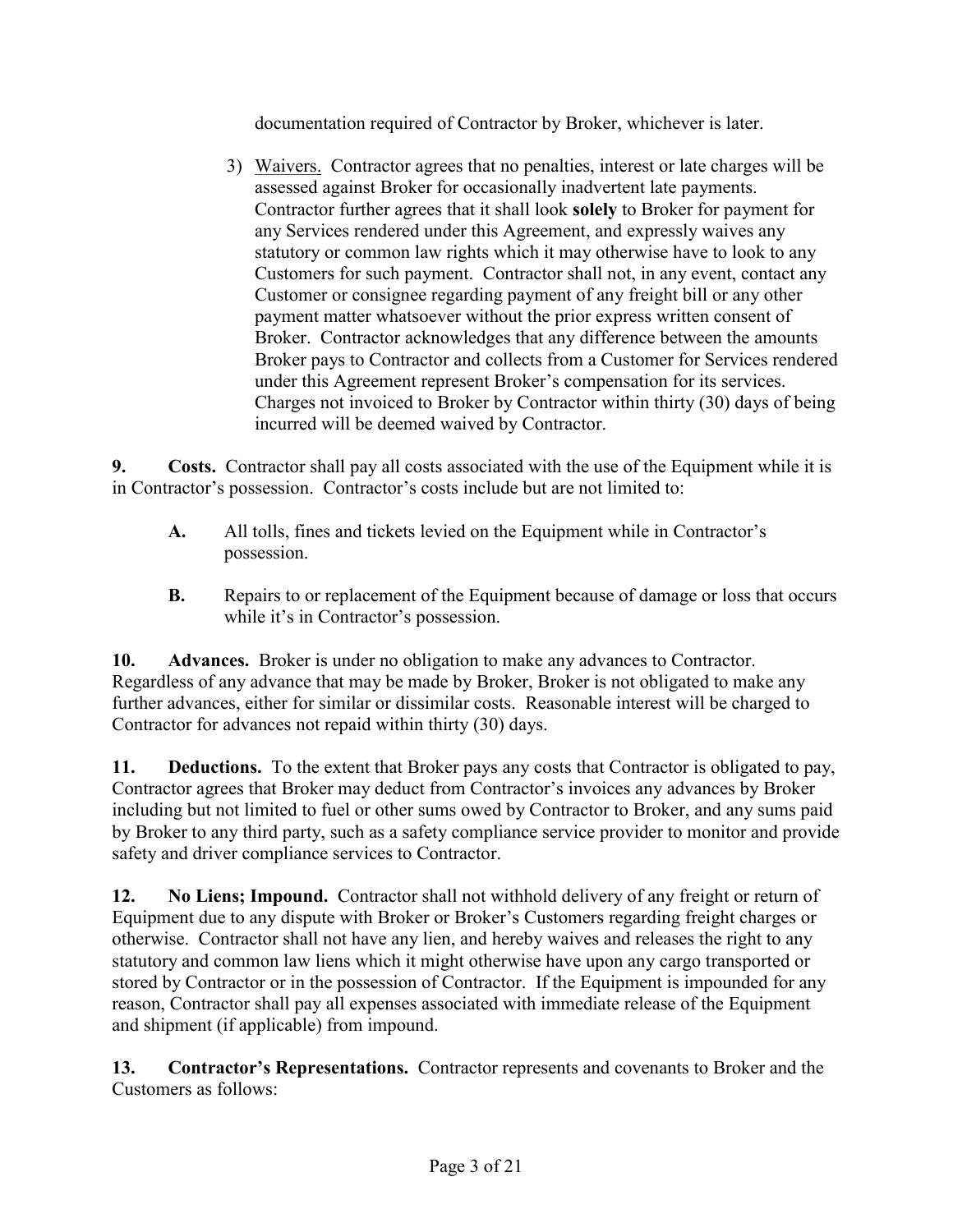**A. Contractor's Operating Authority.** Depending on whether Contractor is operating in interstate or intrastate commerce, it is:

- 1) A motor carrier registered with the DOT, or
- 2) An intrastate motor carrier registered, if required, with the applicable state(s) in the United States where Contractor operates and shipments will travel.

**B. Contractor's Safety Information.** Contractor represents that it is, and at all times while this Agreement is in effect will be, rated "Satisfactory" by the DOT or a state agency for safety of operations. If Contractor has not been rated by the DOT or a state agency for safety of operations, then Contractor hereby represents that it is in compliance with all state and federal safety rules and regulations and Contractor knows of no facts that would negatively impact its safety rating. Contractor agrees to immediately report to Broker any safety rating it may receive during the pendency of this Agreement, and understands that a negative safety rating will be grounds for termination of this Agreement. Contractor acknowledges that Broker may research Contractor's safety ratings and safety information. Contractor agrees to provide full and complete answers to all questions Broker has with regard to this information and Contractor agrees to provide additional safety information at Broker's request.

**C. Contractor's Insurance.** Contractor shall at all times maintain liability and cargo insurance as required by this Agreement (see below), and in no event in an amount less than required by law and by any Customer for whom transportation services are provided.

**D. Provision of Documents.** Contractor agrees to furnish documents to Broker evidencing its operating authority, registrations, safety fitness certificates, and insurance compliance.

**E. Compliance With Law.** Contractor agrees to comply with all state and federal laws, ordinances, rules and regulations, as well as standard industry practices with regard to, but not limited to, safety, dispatch, pre-load inspection, delivery, and cleanliness. In this regard, Contractor agrees to retain the services of a qualified safety compliance service provider that is approved by the Broker to monitor Contractor's compliance with all applicable Driver Qualification, Drivers Hours of Service, Vehicle Maintenance, Drug Testing and other applicable safety requirements of the DOT, state and federal patrol, law enforcement, and other governing agencies and regulatory bodies.

**F. Contractor Is Responsible For Damages.** Contractor agrees to cover **all** costs and damages in the event Contractor accepts possession of any shipment differing from the rate confirmation form, Bill of Lading or Manifest in piece count or description of goods, OR, if shipment appears to be damaged or not properly secured or loaded. **Contractor may avoid costs or damages in these cases by immediately, before departing with a load, contacting Broker regarding any discrepancy or condition regarding the shipment.**

**14. Subcontractor, Interline Carriers, and Double Brokering. Broker enters into this**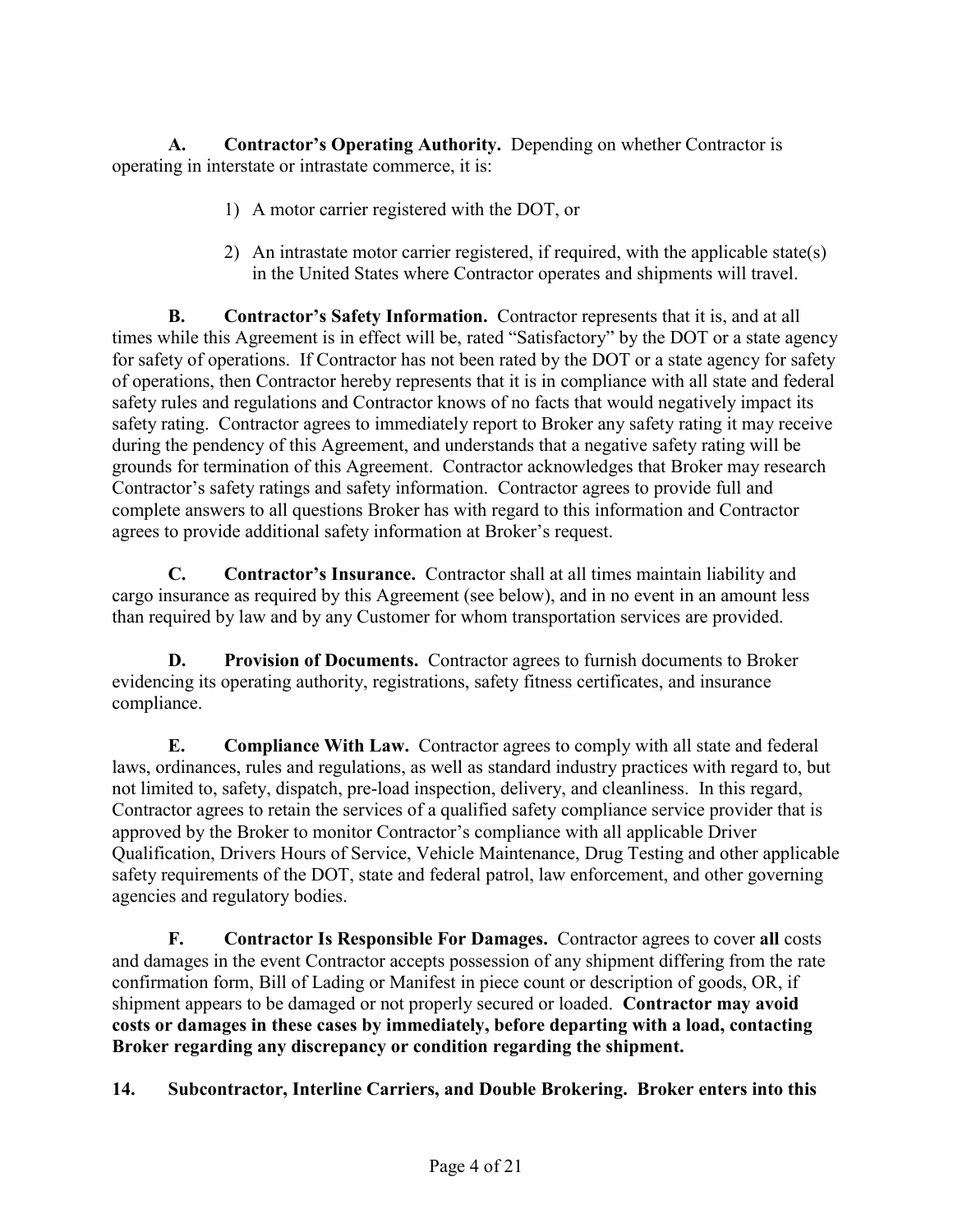**Agreement with Contractor as a carrier only. Contractor must obtain Broker's written consent before Contractor interlines or subcontracts the shipments tendered to Contractor under this Agreement to other carriers, affiliate companies, or brokers. Failure to obtain such consent shall release Broker, Customer and consignee from any obligation of payment to Contractor. Payment by Broker regarding such a shipment shall not constitute waiver of this provision with respect to the shipment at issue or any other shipment.**

**A.** In the event any portion of the Services contemplated by this Agreement is interlined or subcontracted, with or without Broker's written consent, by Contractor to another carrier, Contractor shall remain responsible to Broker for full and proper performance of the obligations of Contractor under this Agreement as if all of such Services were performed directly by Contractor.

**B.** In the event any portion of the Services contemplated by this Agreement is interlined or subcontracted, with or without Broker's written consent, by Contractor to another carrier, and a claim arises as a result thereof, Contractor shall defend, indemnify and hold harmless Broker and all Indemnitees to the full extent provided in Section 20 below.

**C.** Contractor shall be liable for payment of any compensation due to Contractor's interlined or subcontracted carrier(s) for any Service performed pursuant to this Agreement.

**15. Customer Specific Addenda.** Broker and Contractor may enter into one or more Customer specific written addenda executed by Broker and Contractor (a "Customer Specific Addendum") to this Agreement for the purpose of amending this Agreement to add provisions applicable to a specific named Customer. If any provision contained in a Customer Specific Addendum to this Agreement conflicts with any provision contained in this Agreement, the provision contained in the Customer Specific Addendum to this Agreement shall govern.

**16. Shipment Tendering and Acceptance.** Broker will send Contractor a shipment tender via Electronic Data Interchange ("EDI"), fax, Broker's Internet Connectivity ("INET") or email with the following minimum information: Broker's order number, origin, destination, pickup and delivery dates and times, and rate to be paid Contractor. Contractor will acknowledge the acceptance of the shipment tendered through an EDI process, a signed returned fax, an INET process or an email.

# **17. In-Transit Communication.**

**A.** Contractor shall at its sole expense provide Broker with shipment status updates through INET, email, phone, and/or other means. Information transmitted in this manner should be completed within two (2) hours of an event, occurrence, or transaction if between 8:00 am and 5:00 pm Pacific Time, or by 8:00 am Pacific Time the following business day if an event or transaction occurs after hours. To ensure Customer satisfaction, communications should include, but are not limited to, the following:

> 1) Bill of Lading information and/or any agreed upon exceptions, special service requirements and similar matters;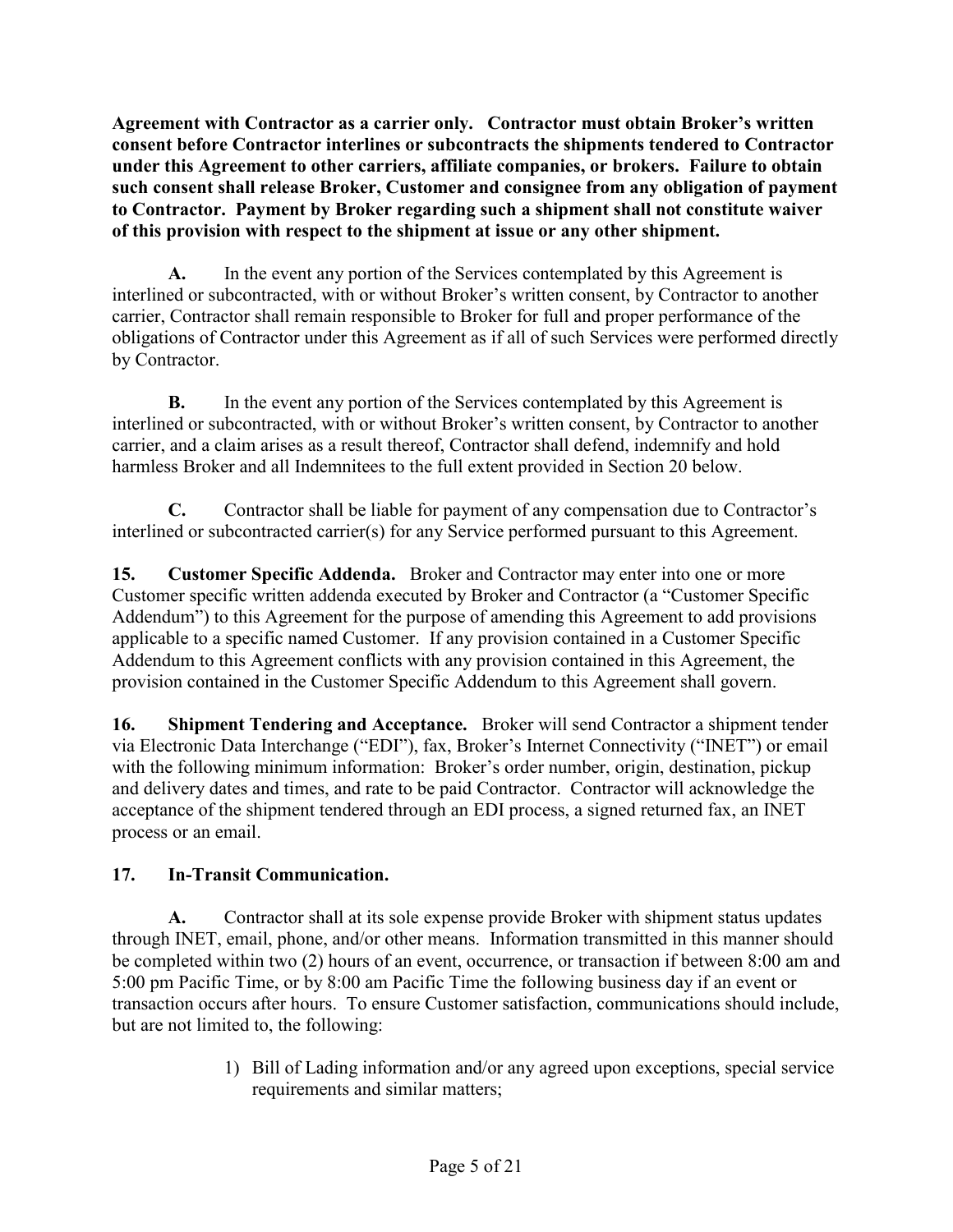- 2) Notification upon arrival for scheduled pickup;
- 3) The time the pickup is effective;
- 4) Notification upon arrival for scheduled point;
- 5) The time the delivery is completed; and
- 6) If the load exceeds five hundred (500) miles, Contractor should provide Broker with one (1) in-transit status update per day, so that Broker may communicate progress to Customer.

**B.** Contractor agrees it shall notify Broker and Contractor's insurers in accordance with applicable insurance policies, as soon as possible, in the event any of the following occurs in connection with a shipment to which this Agreement applies:

- 1) Any action on the part of a governmental authority (e.g. Customs) or of an accident, spill, theft or other occurrence, which has caused or could cause loss of all or part of the Equipment or a shipment;
- 2) Damage to all or part of the Equipment or a shipment;
- 3) Delay in Contractor's making a complete delivery to the consignee or refusal of all or part of a shipment;
- 4) Notation of any overage, shortage and/or shipment damage (including adulteration or contamination) at time of delivery of a shipment; and/or
- 5) Loss or damage other property or injury to or death of person(s).

**18. Shipping Documentation.** Except as otherwise set forth herein, all cargo transported by Contractor pursuant to this Agreement shall be deemed to be transported under the terms of the Uniform Straight Bill of Lading. Unless the parties agree otherwise, the Bill of Lading shall be completed as follows in order to reduce Customer confusion and appropriately define the relationships:

**A.** Contractor shall be shown as the carrier, the shipper shall be shown as the consignor, and the receiver shall be shown as the consignee.

**B.** For each pickup, the Contractor's signature on the Bill of Lading will serve as prima facie evidence of receipt of the shipment by Contractor in good order and condition, except as otherwise noted on the Bill of Lading. In the event Contractor observes any damage, discrepancies or other issues with a shipment, Contractor must contact Broker before taking possession of the shipment in accordance with Section 3 and notify all parties in accordance with Section 7. At the time of pick up, Contractor shall write the words "shippers weight, load and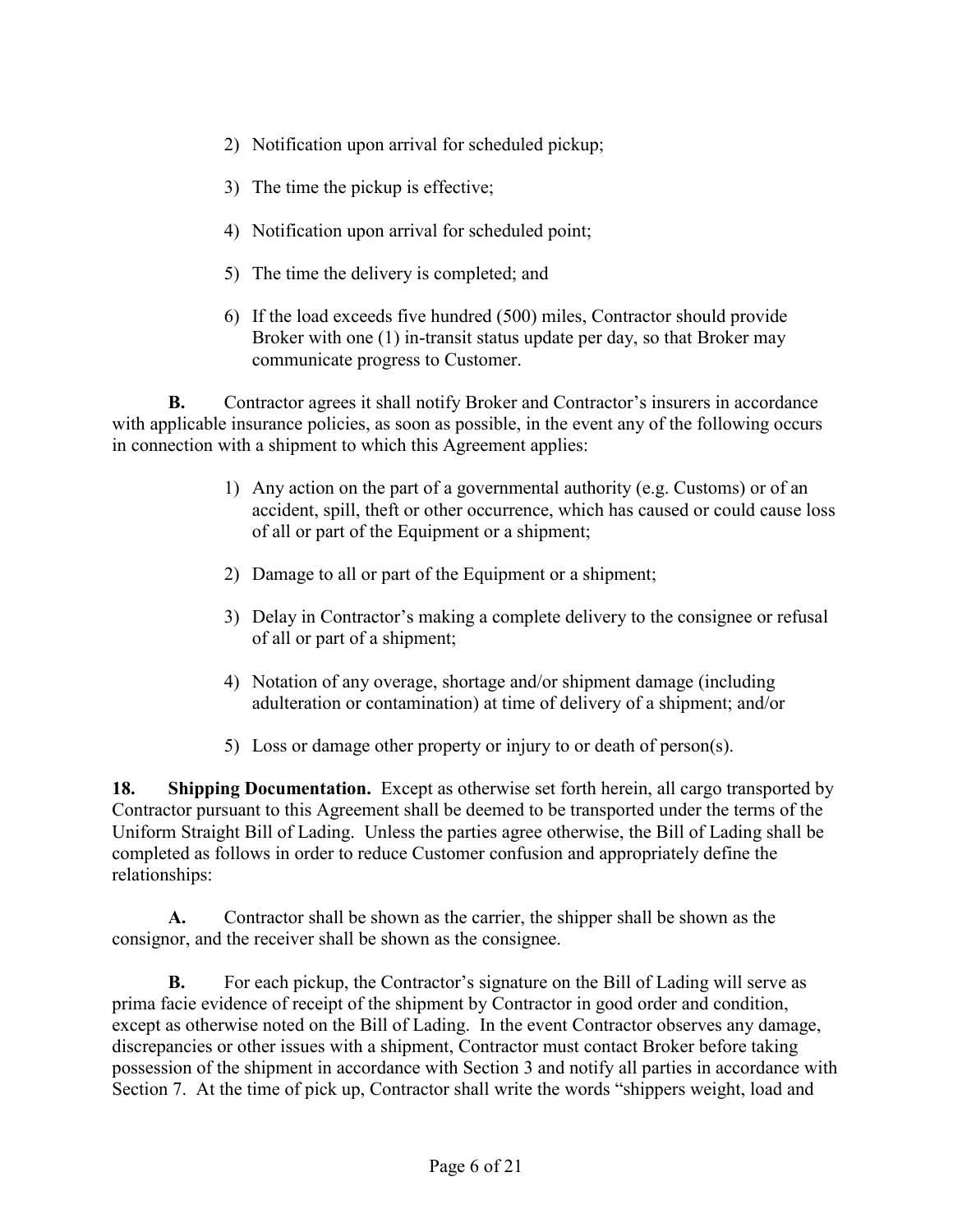count" on the Bill of Lading.

**C.** Upon delivering a shipment, Contractor must obtain a signature and a noted delivery date from the consignee on the Bill of Lading. At the time of delivery, Contractor or consignee must note and record any discrepancies, including, but not limited to, shortage, damage and/or missing or broken seal, on the Bill of Lading.

**19. Contesting Rate Payments; Overcharges and Undercharges.** Contractor shall be required to contest any rate payments received from Broker within thirty (30) days of receipt. Otherwise, Contractor relinquishes, releases and forever forgives its right to contest payments of rates or other sums received from Broker. Contractor agrees that this requirement applies to any and all undercharge or overcharge claims that it might otherwise be entitled to make under the law.

### **20. Indemnity.**

**A.** Contractor ("Indemnitor") shall indemnify, defend and hold harmless Broker and its affiliated companies and subsidiaries, and as to each of them their respective directors, officers, shareholders, members, employees and agents (individually "Indemnitee" and collectively "Indemnitees") from and against any and all fines, penalties, losses, damages, injuries, expenses, costs (including attorneys' fees), claims, demands, liabilities, actions, and judgments (collectively "Liability"), including but not limited to:

- 1) bodily injury to or death of any person (including injury to or death of any employee or agent of Contractor);
- 2) loss of and damage to property (other than cargo covered by insurance required by this Agreement), including the Equipment, and loss of use thereof;
- 3) damage to the environment pursuant to MCS-90 or otherwise;
- 4) cleanup and remediation of any leak, spill or contamination;
- 5) any liability imposed on or assumed by Contractor under any workers' compensation act or other employee benefit plan or contract whatsoever;
- 6) any claim based on Contractor's failure to comply with the terms and provisions of this Agreement;
- 7) any claim relating to the ownership of the Equipment, or the maintenance, custody, use or operation of the Equipment; and
- 8) any damage caused by the transportation or handling of any hazardous or toxic materials or substances.
- **B.** Contractor's obligations to Indemnitees apply if the damage or loss results or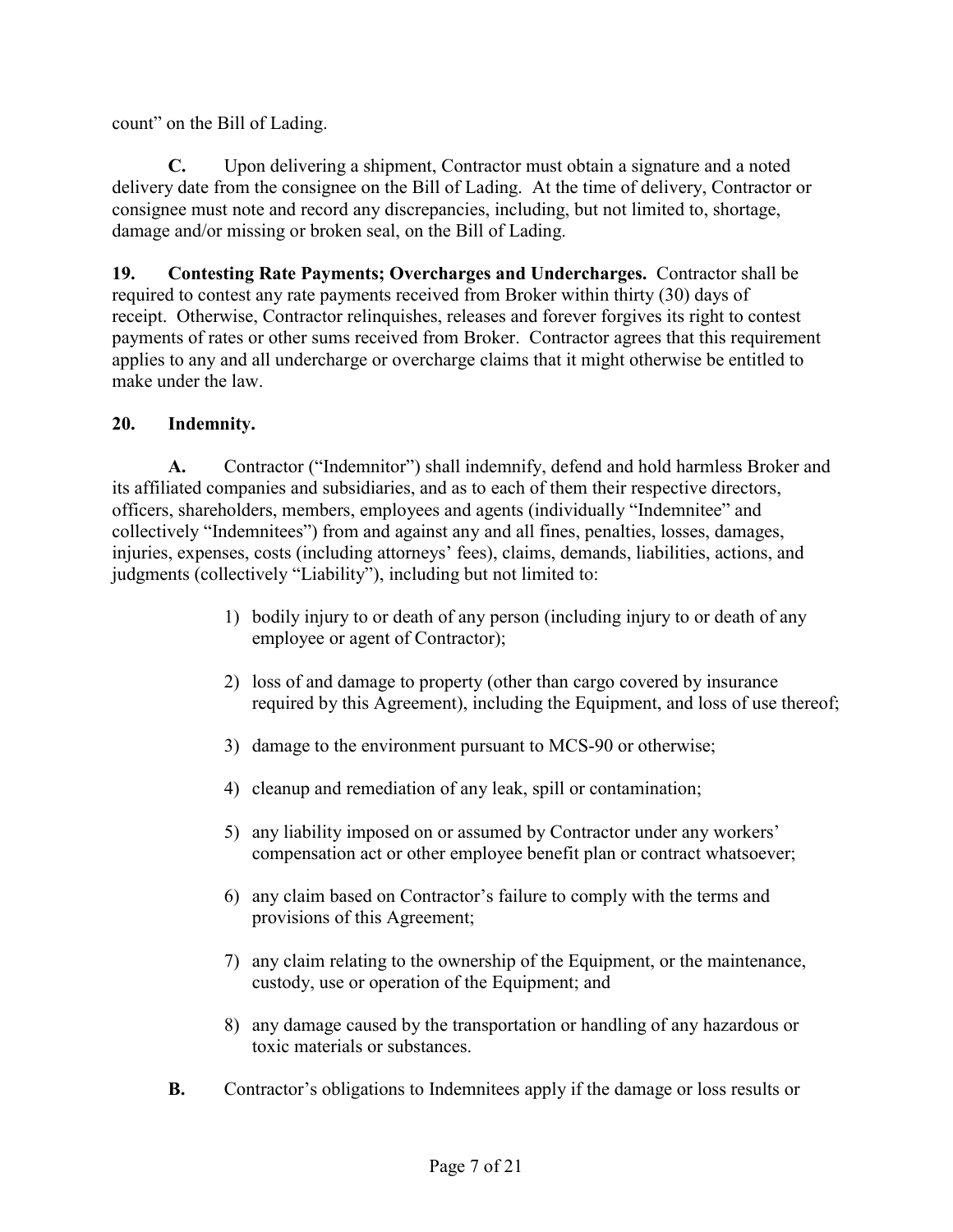arises directly or indirectly from:

- 1) Contractor's performance under the Agreement;
- 2) the negligent act(s) or omission(s) of Contractor, its independent contractor(s) or subcontractor(s) or their respective employees or agents; or
- 3) Contractor's discharge or, or failure to discharge, its duties and responsibilities as specified in this Agreement.

**C.** This indemnity shall not apply to an Indemnitee to the extent any such liability is solely caused by the gross negligence or intentional act(s) or omission(s) of such Indemnitee(s).

**D.** Each party shall give the other party prompt written notice of any such Liability coming within the purview of these indemnities. The Indemnitor shall assume and pay for the defense of any such Liability and provide qualified counsel Indemnitee deems acceptable in its sole discretion. The Indemnitee shall cooperate fully with the Indemnitor in the defense and shall, at its expense, provide all relevant documents, witnesses and other assistance within its possession or control upon the reasonable request of the Indemnitor. Settlement by the Indemnitee without the Indemnitor's prior written consent shall release the Indemnitor from the indemnity as to the Liability so settled. Indemnitor may not settle any claims without the Indemnitee's prior written consent, and any settlement without the Indemnitee's consent shall not release the Indemnitor from indemnity as to the Liability so settled. Termination of this Agreement shall not affect the continuing obligations of each of the parties with respect to the foregoing indemnities.

**E.** The indemnity required by this section applies whether or not covered by insurance or in excess of the required amounts.

**21. Insurance.** At all times during the term of this Agreement, Contractor shall maintain, at its sole cost and expense, with reputable and reliable insurance underwriters that have an AM Best rating of A or better, insurance policies with coverage of not less than the following amounts. If required by applicable law, regulation or rule to maintain a higher amount than the following, that higher amount shall be the minimum.

## **A. Base requirements.** The minimum insurance requirements are as follow.

- 1) Commercial cargo liability insurance covering risks for loss of or damage of shipments, in an amount not less than \$100,000 per shipment. The purchase of cargo insurance at the minimum level, or any other level, shall not limit Contractor's liability for cargo damage. Cargo insurance shall not exclude refrigerated product or perishables, nor shall there be any policy exclusions that would limit coverage for products shipped by Contractor under his Agreement.
- 2) Commercial general liability insurance coverage for bodily injury (including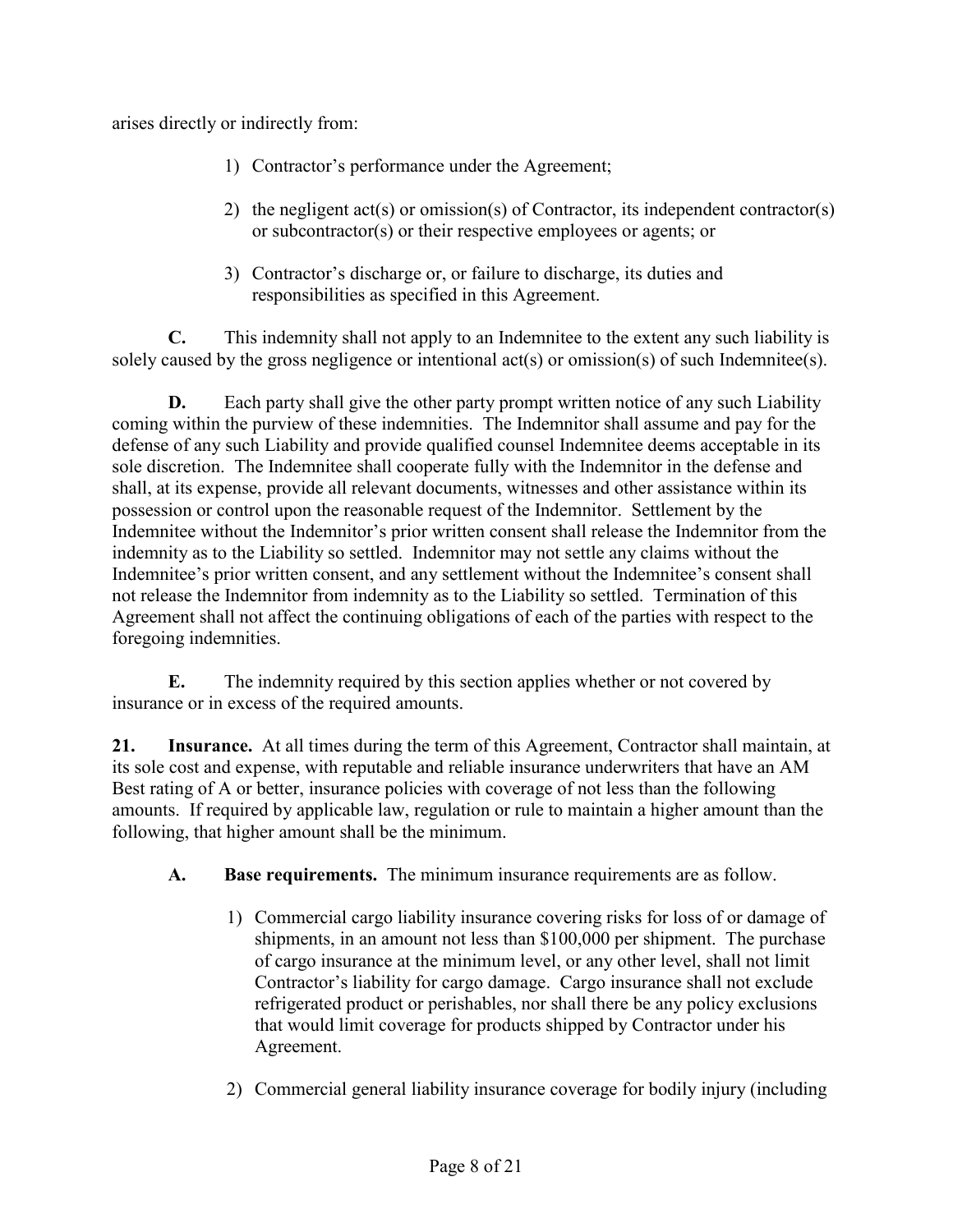injury resulting in death) and against all loss of or damage to property, in an amount not less than \$1,000,000 combined single limit per occurrence.

- 3) Automobile liability insurance (including coverage for the Equipment) for bodily injury (including injury resulting in death) and loss of or damage to property, in an amount not less than \$1,000,000 combined single limit per occurrence.
- 4) Commercial trailer physical damage insurance, including a non-owned trailer endorsement, for loss of or damage to the Equipment in an amount not less than \$50,000 per trailer with a maximum deductible of \$1,000.
- 5) Worker's compensation and employer's liability insurance as required by applicable law, or, occupational accident insurance for injuries to Contractor and its subcontractors who are independent contractors.
- 6) Any additional insurance requirements under any and all applicable United States, Canada, and Mexico federal, state, provincial and local laws, regulations and rules.

**B. Increased levels; Customer requirements.** Some of Broker's Customers may require higher levels of insurance than those specified above. Eligibility for hauling freight will depend on the levels of insurance specified in Contractor's Certificate of Insurance. Contractor will not be tendered freight for Customers whose requirements Contractor does not satisfy.

**22. Applicability throughout the United States, and to Interlined or Subcontracted Carrier(s).** Contractor shall ensure that the insurance coverage required as specified above applies throughout the United States. Contractor shall also ensure that any interlined or subcontracted carriers(s) providing Services pursuant to this Agreement maintain the same insurance coverage as is required of Contractor by this Agreement.

**23. Insurance Policy Procedures.** Upon execution of this Agreement, and prior to Contractor providing any Services to Broker or any Customer, Contractor shall provide Broker with: A) certificate(s) of insurance issued by Contractor's insurer(s) evidencing that Contractor has obtained the minimum insurance coverage as set forth in this Agreement; and B) endorsements that identify Broker by its legal name as an additional insured. The certificate(s) of insurance shall provide that Broker be given at least thirty (30) days written notice by the applicable insurer prior to any cancelation of, required renewal of, or change in the insurance policy. Upon Broker's request, Contractor shall make copies of the insurance policies, including a list of any and all exclusions from the insurer's liability, available to Broker.

**24. Cargo Claims Liability Standards.** Contractor shall be liable to Broker and the Customer and any consignor or consignee of a shipment as set forth in 49 *U.S.C.* 14706 (the Carmack Amendment) and applicable United States common law for loss of, damage (injury) to or delay in delivery of cargo transported pursuant to this Agreement.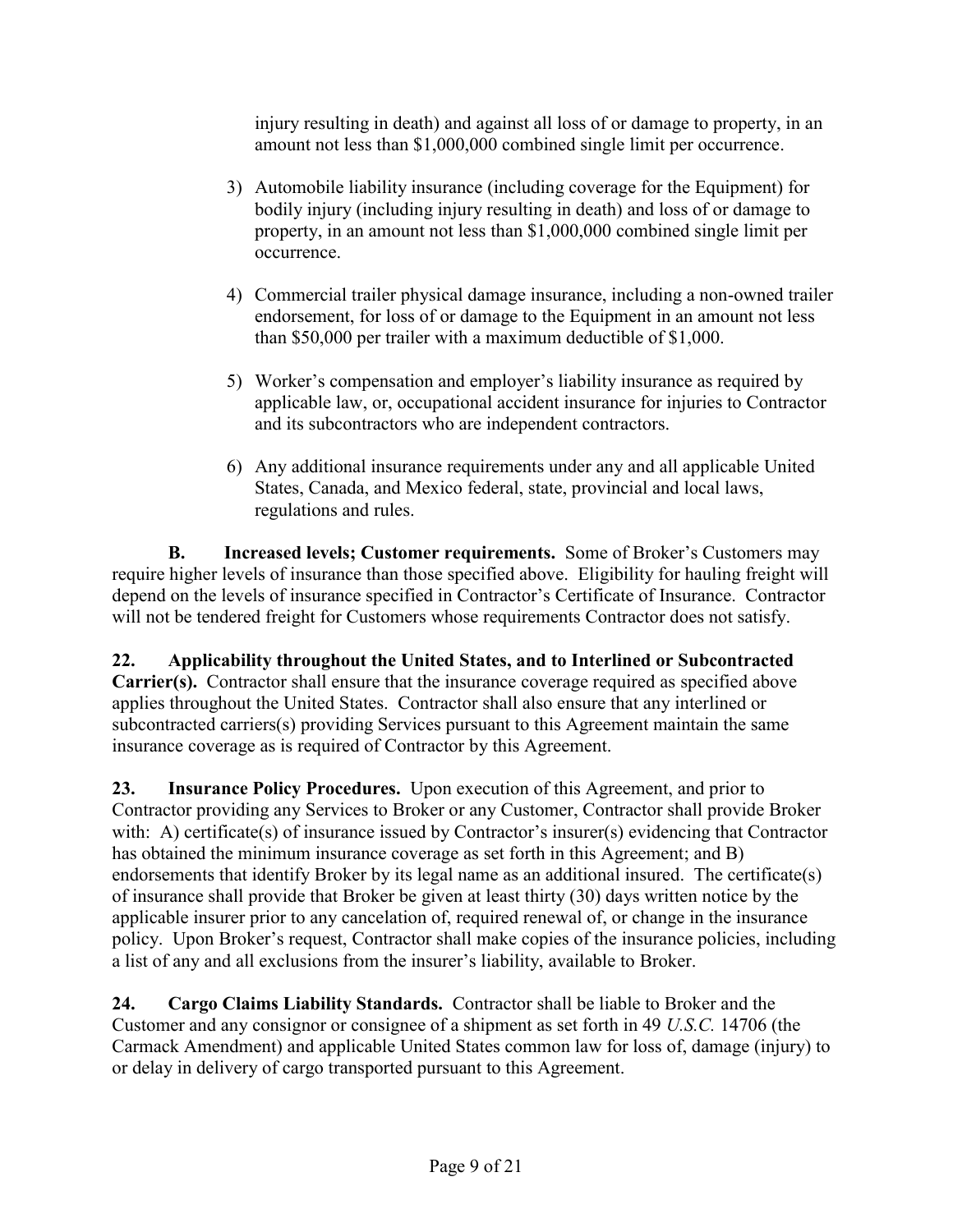**25. Handling and Processing of Claims.** All claims for overage, shortage, loss, damage or delay and any salvage arising from transportation brokered to Contractor under this Agreement shall be submitted to Contractor by Customer and handled and processed in accordance with 49 *C.F.R.* Part 370, irrespective of whether the value of the cargo has been declared or limited, and irrespective of where the loss, damage or delay occurs (in interstate, foreign, intrastate, domestic or trans-border commerce originating at a point in and/or destined to a point in the United States or Canada). Broker may deduct the amount of the claim from payments otherwise due to Contractor. If Broker makes a deduction from Contractor's payments for a claim and Contractor subsequently provides Broker with sufficient proof supporting denial of claim, to be determined in Broker's sole discretion, Broker will release the applicable amount, or a portion thereof, to **Contractor** 

**26. Branded or Labeled Cargo.** In the event branded or labeled cargo is damaged, Contractor agrees to obtain and follow Broker's and/or Customer's specific instructions regarding disposal or salvage, if any, of the cargo.

**27. Independent Contractors.** The parties acknowledge and agree that each party has independently evaluated the relationship this Agreement will create between them and determined that it creates an independent contractor relationship and not an employer/employee relationship. This Agreement is not and shall not be construed as an agreement of joint venture, partnership, agency, franchise or employment between the parties or their respective employees. Each party has sole authority and responsibility to employ, discharge, discipline and otherwise control and direct its employees, and neither Broker nor Contractor, nor any of their employees are, or shall be deemed to be, employees of the other. Under no circumstances shall Contractor's employees or agents be deemed employees or agents of Broker or shipper, nor shall Broker or shipper be liable for any wages, fees, payroll taxes, assessments, or other expense relating to Contractor's employees or agents.

**28. Tax Reporting.** Broker shall comply with United States IRS tax reporting requirements in sending Form 1099s to individuals, LLCs and other non-corporate entities for any amounts greater than \$600. Corporations, including S-corporations and C-corporation, are exempt from the Form 1099s reporting requirements.

**29. Assignment.** Except as set forth herein, neither party may assign its rights or subcontract its obligations under this Agreement to any other person or entity without the prior written consent of the other. Any unauthorized assignment of this Agreement is void.

**30. Personal Guarantee.** Contractor's authorized agent will provide a personal guarantee and sign the Personal Guarantee and Liability Agreement attached as Attachment "B".

**31. Choice of Law; Venue.** This Agreement is entered in California and it shall be governed under the substantive law of California, without regard to the rules of conflict, except to the extent that mandatory laws, rules and regulations of the United States govern this Agreement. Any lawsuit arising out of this Agreement shall be filed in the Superior Court of California, San Bernardino County, unless there is jurisdiction in federal court, in which case the lawsuit may be filed in the appropriate United States District Court for the Central District of California. The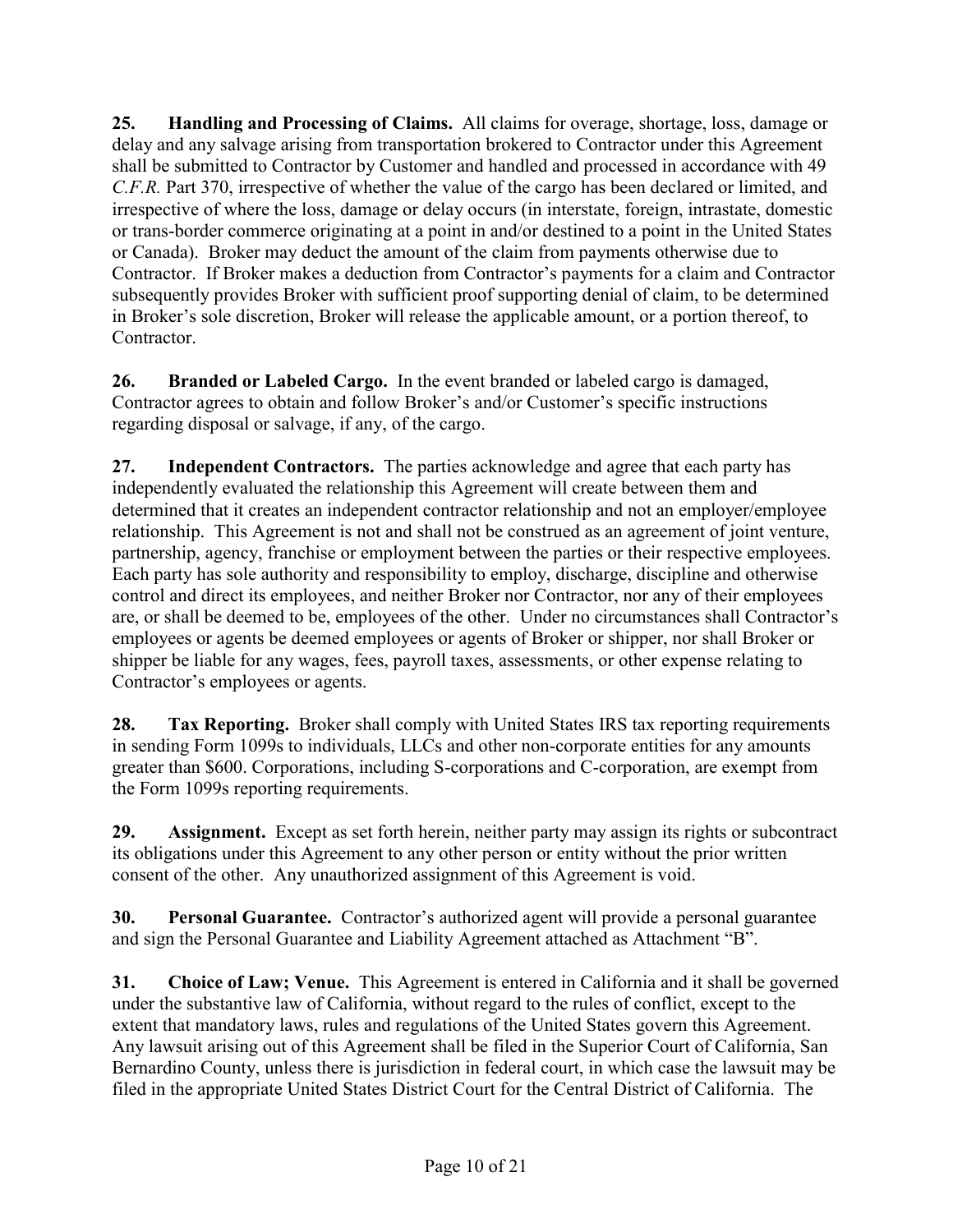parties agree to waive all objections and submit to personal jurisdiction, without limitation, in the courts designated above for purposes of participation in any claim arising out of this Agreement.

**32. Entire Agreement.** This Agreement, along with the attachments hereto, contains the entire agreement between the parties pertaining to the subject matter hereof. This Agreement supersedes any prior agreements or other communications between the parties with respect to the subject matter of this Agreement. No agreements, representations, or understandings not specifically contained herein shall be binding upon any of the parties unless reduced to writing and signed by the parties to be bound thereby.

**33. Execution in Counterparts, Fax and by Scan.** The parties may execute this Agreement by executing separate identical counterparts, which together shall constitute one (1) agreement. Any execution by scanned signature or fax signature shall be as effective as execution with original signature.

**34. Electronic Imaging.** The parties intend to allow for the electronic imaging and storage of this Agreement, and the admissibility into evidence of such an image in lieu of the original paper version of this Agreement. The parties stipulate that any computer printout of any such image of this Agreement shall be considered to be an "original" under the applicable court or arbitral rules of evidence when maintained in the normal course of business and shall be admissible as between the parties to the same extent and under the same conditions as other business records maintained in paper or hard copy form. The parties agree not to contest, in any proceeding involving the parties in any judicial or other forum, the admissibility, validity, or enforceability of any image of this Agreement because of the fact that such image was stored or handled in electronic form.

**35. Severability.** If any term in this Agreement is found to be illegal or unenforceable in any respect, the validity and enforceability of the remainder of this Agreement will be unaffected.

**36. Survival.** The provisions of this Agreement that do not expressly and necessarily discontinue on termination of this Agreement shall survive termination of this Agreement. As to any shipment whose transit commenced prior to the termination of this Agreement, all provisions of this Agreement applicable to such shipment shall survive termination.

**37. Force Majeure.** Neither party shall be liable to the other for any failure to perform under this Agreement due to acts of God, war, fires, floods, explosions, or other natural catastrophes, civil disturbances, riots, unusually severe weather such as tornadoes, or failures or fluctuations in electrical power, heat, light, air conditioning, telecommunications lines or equipment, failure in computer software, hardware or related materials, or similar circumstances.

**38. Modifications.** Except as otherwise provided in this Agreement, all modifications must be in writing and signed by the party it is sought to be enforced against.

**39. Notice.** All notices, requests, consents, approvals and other communications ("Notice" or "Notices") that are required or may be given under this Agreement shall be in writing and hand delivered or sent by certified mail, return receipt requested, or by email to the parties at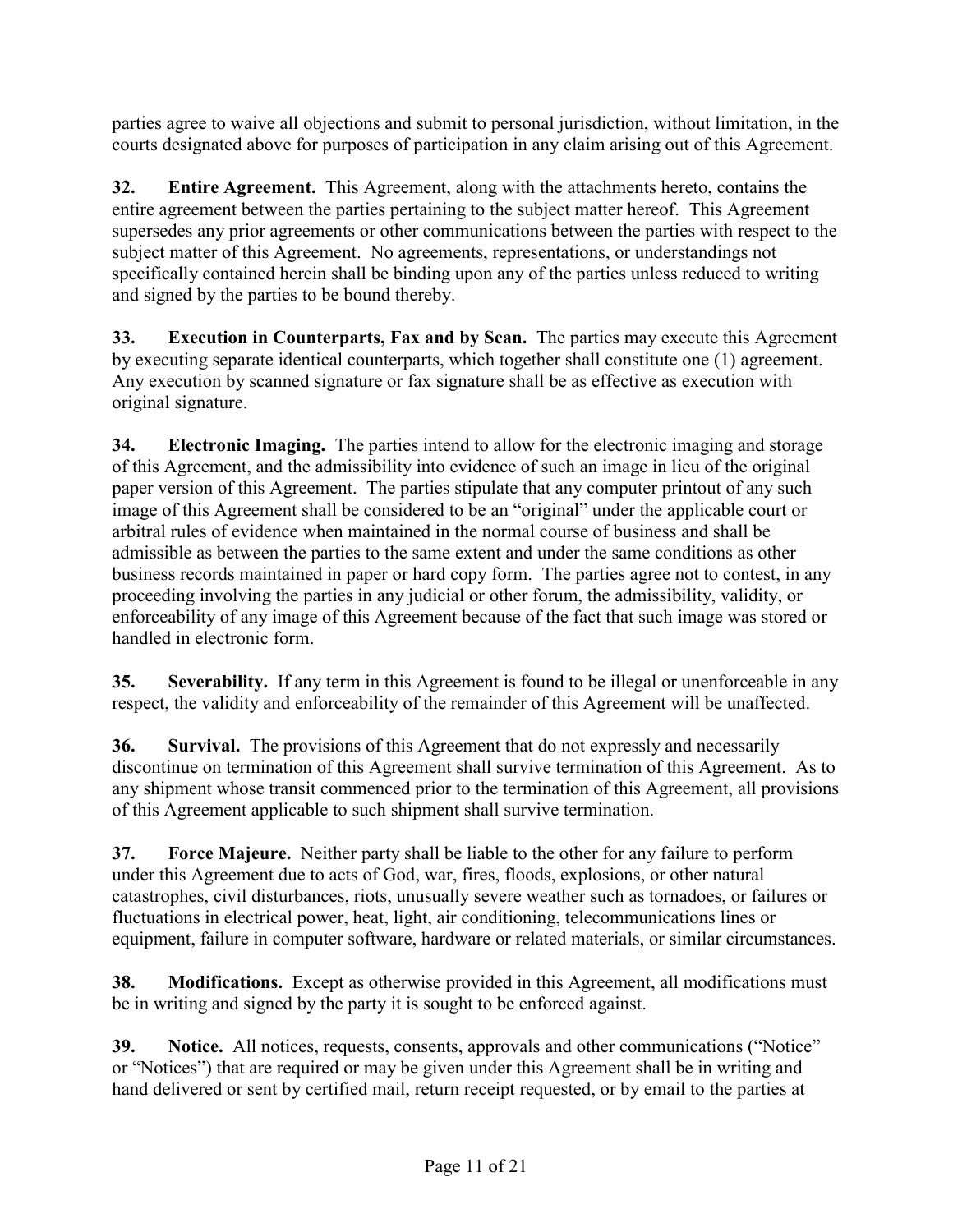their respective addresses listed below, and if sent shall be deemed to have been duly given or made when sent:

## **To Blackrock Brokerage, Inc. ("Broker"):**

7031 Koll Center Parkway, Suite 250 Pleasanton, CA 94566 Attn: Larry James, Managing Director ljames@blackrock-logistics.net

**To ("Contractor"):**

Street Address

City, State and Zip

Responsible Individual and Title

Email Address

**40. Waiver.** An effective waiver under this Agreement must be specific, in writing, and signed by the party waiving its right. A waiver by either party of any instance of the other's noncompliance with any obligation or responsibility under this Agreement will not be deemed a waiver of subsequent instances.

**41. Back Solicitation, Confidentiality and Trade Secret Protections.** The parties agree that during the term of this Agreement Contractor will have access to and become acquainted with confidential and proprietary information of Broker that derives independent economic value from not being generally known to the public. This information includes, but is not limited to, information about traffic, Broker's customer lists, customer rates, customer contact persons, customer service programs, the names and identities of Broker's employees and other contractors, and other similar information that belongs to Broker or relates to its affairs. This information constitutes Broker's trade secrets.

**A.** Contractor agrees that he, she or it will not disclose or violate Broker's trade secrets, directly or indirectly, to any other person or use them in any way, either during the term of this Agreement or for a period of two (2) years thereafter, except as is required in the course of this Agreement with Broker.

**B.** Contractor shall not solicit traffic from any shipper, consignee, or customer of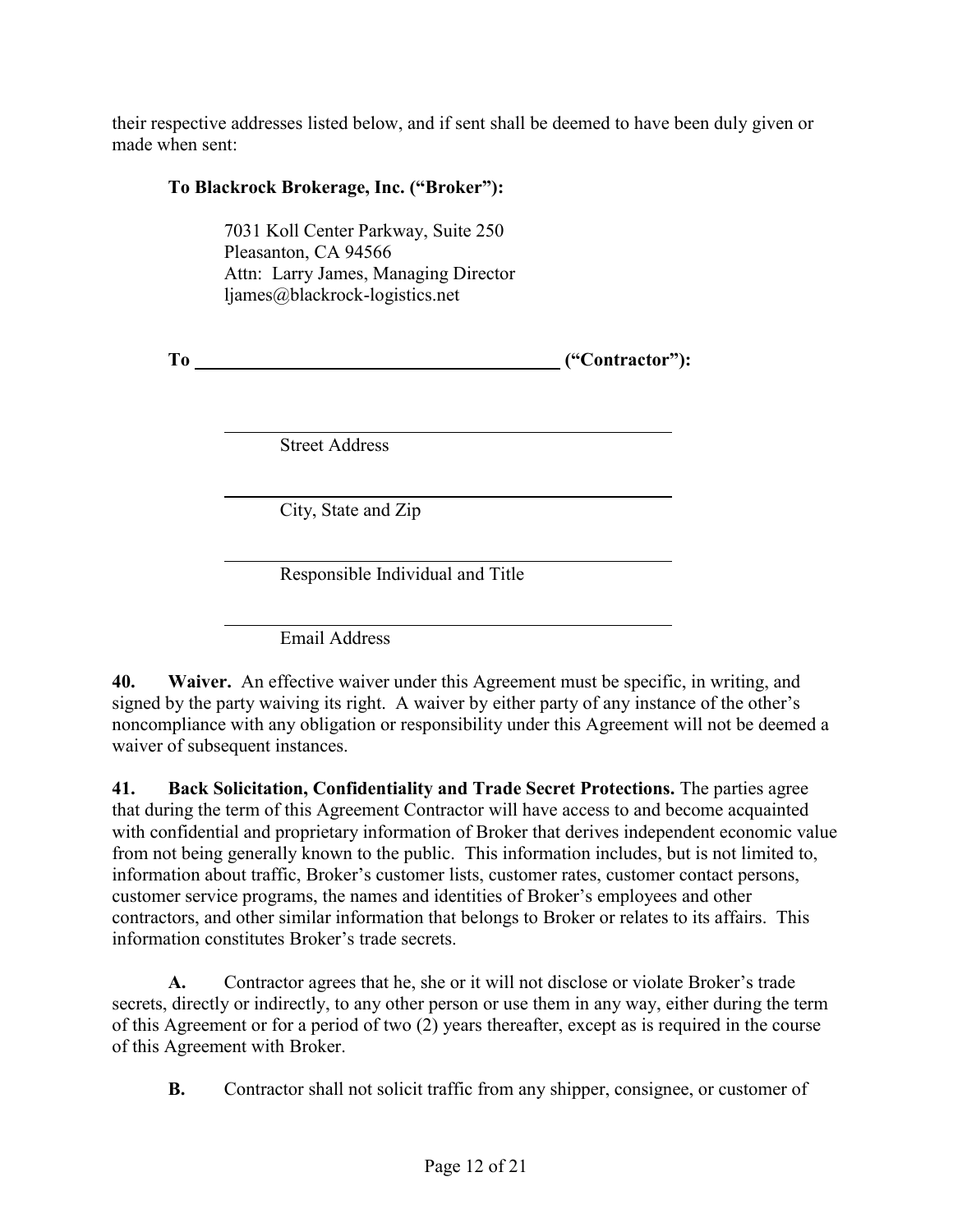Broker's where Contractor first knew the availability of such traffic as a result of Broker's efforts or the traffic of Broker, consignee, or customer of Broker was first tendered to Contractor by Broker. Contractor agrees that he, she or it, individually or in association with any other firm or entity, will not solicit business from Broker's customers or provide any transportation services to any of Broker's customers, and acknowledges that the names and contact information of Broker's customers are trade secrets and acknowledges that Broker's trade secret rights would be violated should Contractor breach this Agreement by soliciting or providing service to any of Broker's customers during the term of this Agreement or for a period of two (2) years after termination of this Agreement.

**C. Default and Liquidated Damages.** If Contractor commits a breach of any of the trade secret protection provisions set forth in this section, the parties agree that it would be impractical or extremely difficult to fix actual damages. In instances where Contractor solicits or provides service to a customer of Broker in violation of these provisions a reasonable estimate of Broker's damages in such event ("liquidated damages") would be equal to one hundred percent (100%) of the total gross revenues derived by Broker from such a customer within the twelve (12) month period immediately preceding Contractor's breach, and the parties agree that Broker may obtain a court order providing for the liquidated damages set forth above on proof of Contractor's breach, and shall be entitled to recover any attorneys' fees or other costs incurred by Broker in enforcing these provisions. Except as set forth below, receipt of these liquidated damages along with its fees and costs, shall be Broker's sole and exclusive remedy for damages in the event of a breach by Contractor of the trade secret protection provisions set forth in this section. The parties to this Agreement acknowledge that they have read and understood the provisions of this section and by their initials immediately below agree to be bound by its provisions.

| Initial here: | For Contractor: | For Broker: |
|---------------|-----------------|-------------|
|               |                 |             |

[*Intentionally left blank.*]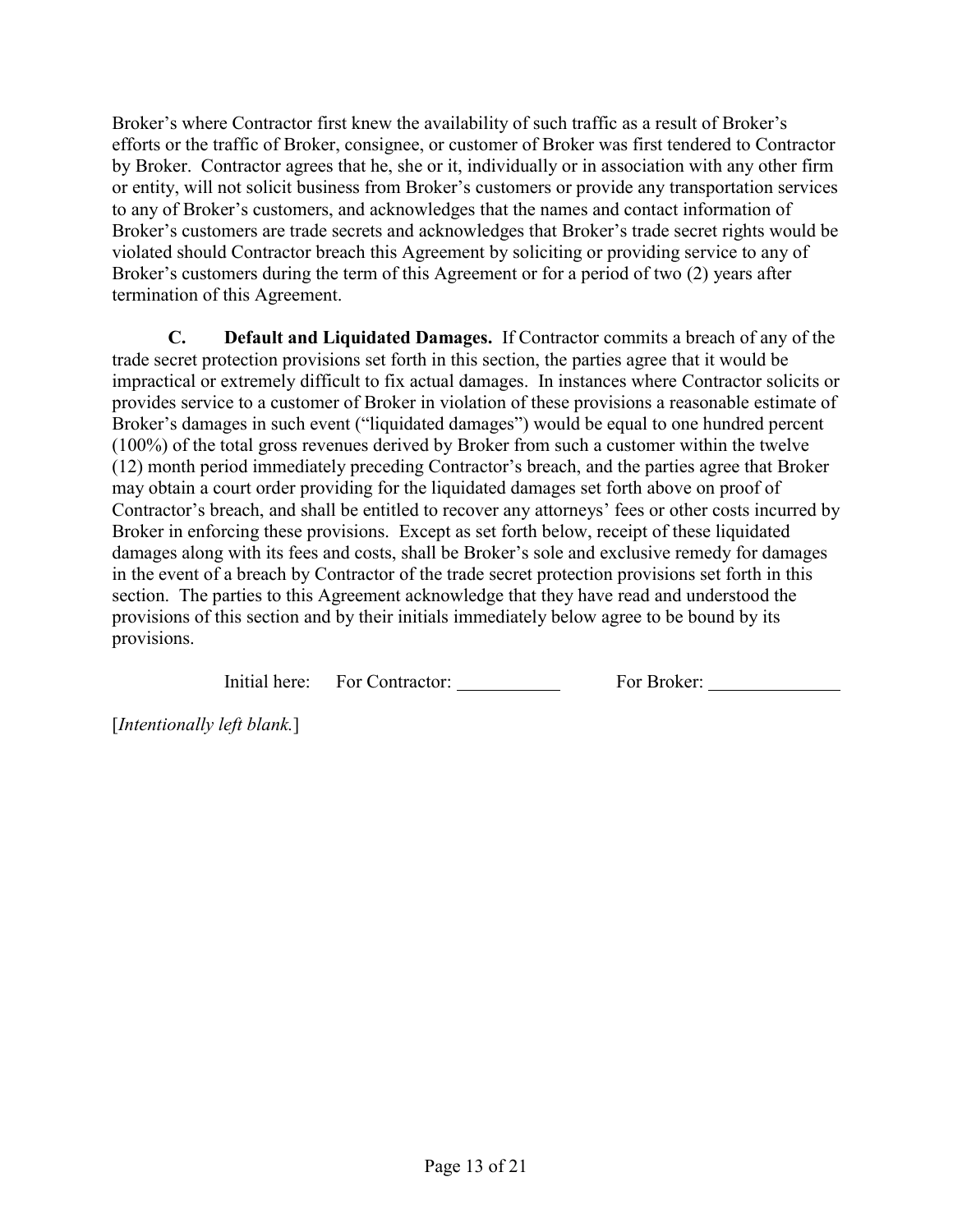**D. Specific Performance and Injunction.** Broker and Contractor recognize and acknowledge that in the event of a breach by Contractor of this section, Broker would experience immediate, substantial and irreparable harm and that Broker will be entitled to institute and prosecute proceedings in a court of competent jurisdiction, either at law or in equity, to obtain liquidated damages as set forth in Subsection C above, without any requirement for a bond which is hereby waived, to enforce the specific performance by Contractor and/or to enjoin Contractor from committing further breaches.

**IT IS SO AGREED.**

| For                                       | ("Contractor"): |  |
|-------------------------------------------|-----------------|--|
|                                           |                 |  |
| For Blackrock Brokerage, Inc. ("Broker"): |                 |  |
| Signed:                                   | Dated:          |  |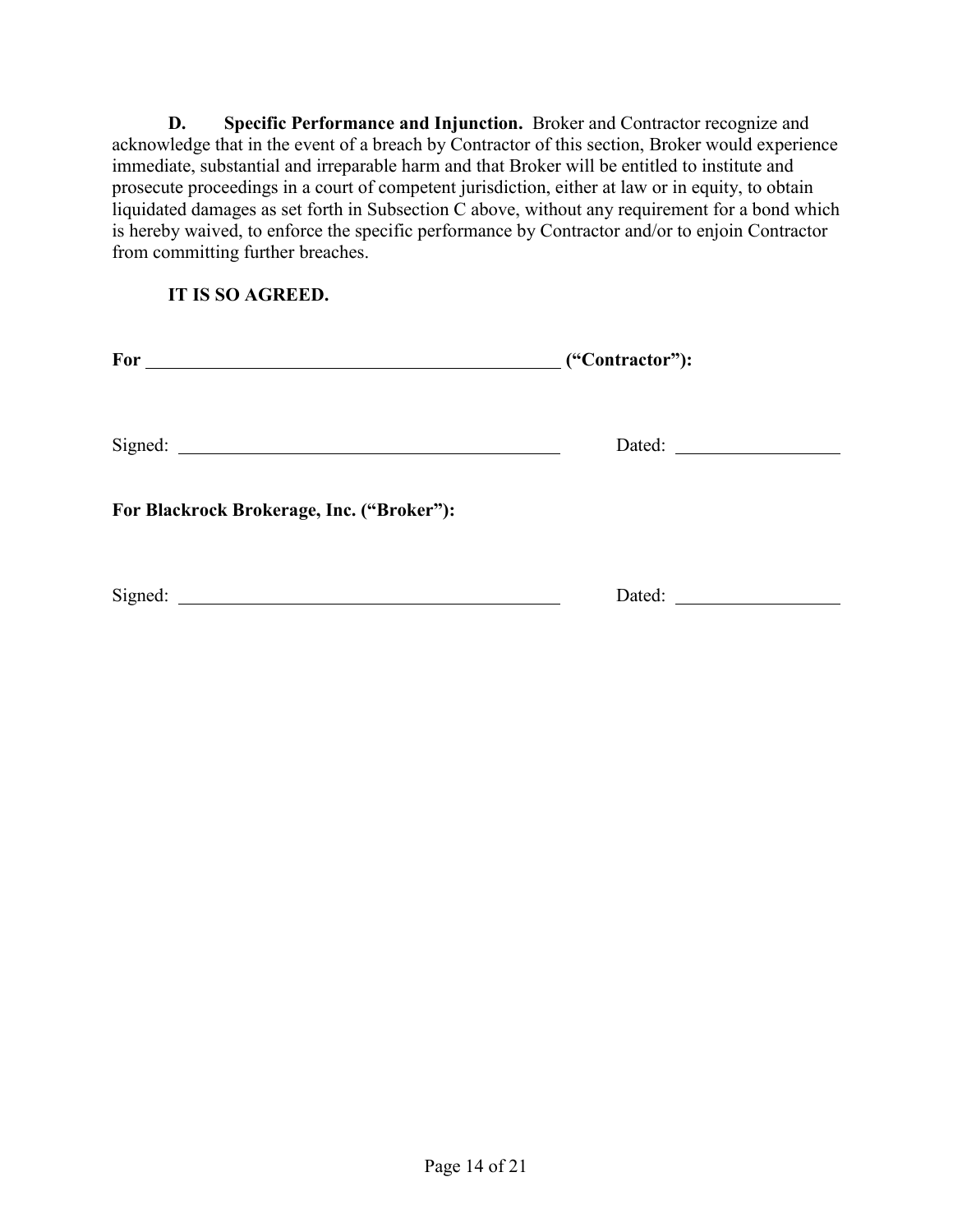#### **ATTACHMENT "A" TRAILER INTERCHANGE AGREEMENT**

**Contractor owns and operates one or more commercial trucks and provides motor transportation service as an independent contractor under authorities issued by the Federal Motor Carrier Safety Administration and such state agencies as required for authorized intrastate movements. Contractor requires the use of trailers and related equipment on a daily basis to provide service under the attached Master Broker/Motor Carrier Agreement ("Agreement"). Blackrock Brokerage, Inc. ("Equipment Provider") has trailers and related equipment (collectively the "Equipment") available and agrees to allow Contractor to use the Equipment pursuant to the terms and conditions set forth below.**

**1. Rental Rates, Invoicing and Deposit.** So long as Contractor utilizes the Equipment in providing services for Equipment Provider ("Services") there shall be no charge for Contractor's use of the Equipment, it being understood that the rate being paid Contractor for said transportation takes into account Contractor's free use of said equipment. Contractor shall be considered in default of this Trailer Interchange Agreement ("Interchange Agreement") if the Equipment is ever used to provide services not requested pursuant to the Agreement. In such case, Contractor shall pay Equipment Provider **a daily rate of \$300** along with other damages resulting in said default.

**2. Term and Substitution Rights of Equipment Provider.** This Interchange Agreement shall automatically cancel in the event Contractor ceases to provide Services for Equipment Provider under the Agreement for any reason. Contractor is not entitled to any particular trailers or equipment, but only to whatever trailers and equipment that Equipment Provider has available for Contractor's use at any given time. Equipment Provider makes no promises or guarantees that it will always have trailers and equipment available for Contractor's use. Equipment Provider shall have no liability to Contractor for any lost shipping revenues suffered by Contractor if trailers or equipment is not available. In the event Contractor ceases to provide transportation service for Equipment Provider, Contractor shall immediately return the Equipment to Equipment Provider.

**3. Condition of Equipment At Check Out.** An Inspection and Receipt Form for completion and execution by the Contractor at the time the Equipment is checked out is attached as Attachment "C". The Contractor shall not use any Equipment until Contractor has inspected the Equipment, including each and every trailer and the related equipment, completed the Inspection and Receipt Form, noted any damage or abnormal wear and tear on the form, signed it, and given it the to the Equipment Provider. The form shall constitute admissible evidence that:

- **A.** the Equipment has been inspected by Contractor;
- **B.** the Equipment is in good repair and running order;
- **C.** the Equipment meets all applicable regulatory requirements; and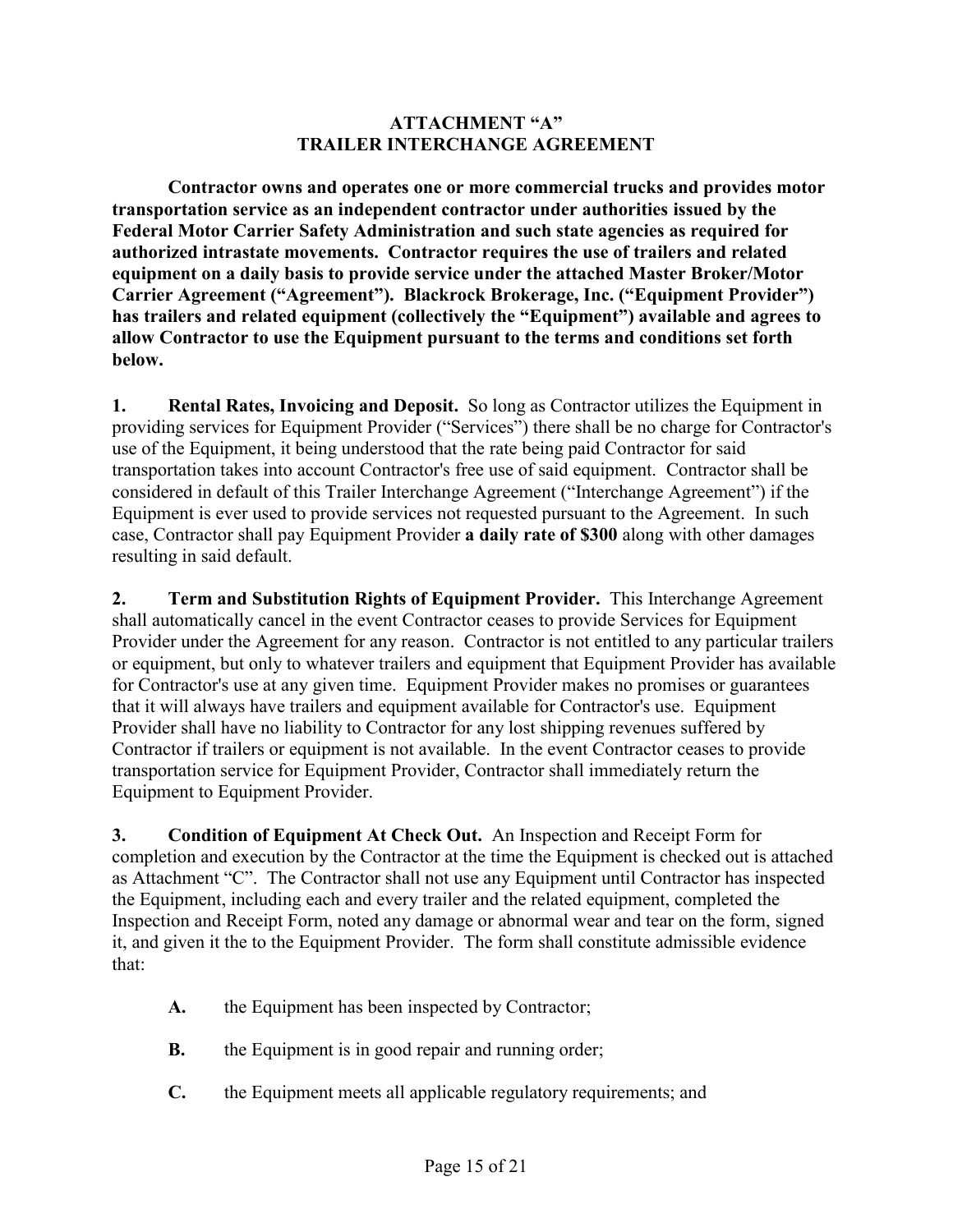**D.** has been accepted by Contractor for possession.

**4. No Warranties.** Equipment Provider makes no warranties, express or implied, with respect to the Equipment or any piece thereof, its fitness for any intended use, the quality of design or manufacture, or for any and all loss or liability (including cargo loss) resulting from any defects or failures of design, manufacture or materials of the Equipment, either latent or patent. Equipment Provider has not made, and shall not be bound by, any statements, agreements, or representations not specifically set out herein, unless the same be reduced to writing and signed by Equipment Provider.

**5. Condition of Equipment On Return.** An Inspection and Receipt Form for completion and execution by Equipment Provider at the time the Equipment is returned is attached as Attachment "D". The Equipment shall be returned to Equipment Provider in the same condition as when checked out by Contractor except for normal "wear and tear." Equipment Provider will inspect the Equipment when returned and complete the Inspection and Receipt Form on return. If there is damage or abnormal wear and tear that was not noted by Contractor on the check out date, Contractor will be responsible for the cost to make the appropriate repairs or replacements.

**6. Use of Equipment.** Contractor shall not use the Equipment for the transportation or storage of unprotected corrosive substances, trash, medical and/or solid waste or hazardous materials. Contractor shall not remove, obscure, obliterate or otherwise alter any marks of identification on the Equipment without Equipment Provider's prior written consent. Contractor shall be responsible for all damage to the Equipment occurring during its possession thereof.

**7. Indemnity.** Contractor shall indemnify the Indemnitiees to the full extent required by the attached Agreement.

**8. Insurance.** At Contractor's expense, Contractor shall provide insurance covering the Equipment for the duration of the lease to the full extent required by the attached Agreement.

## **9. Maintenance.**

**A.** Contractor must maintain the Equipment while the Equipment is in Contractor's possession.

- **1)** Contractor must check all fluids on a daily basis to maintain proper operating levels.
- **2)** Contractor must check the tires before and after every trip and at all times make sure that proper pressure is maintained and that there is sufficient tread remaining on each tire.
- **3)** Tires must be replaced by Contractor at Contractor's expense, but must be of equivalent size and quality as the existing tires to maintain proper wear.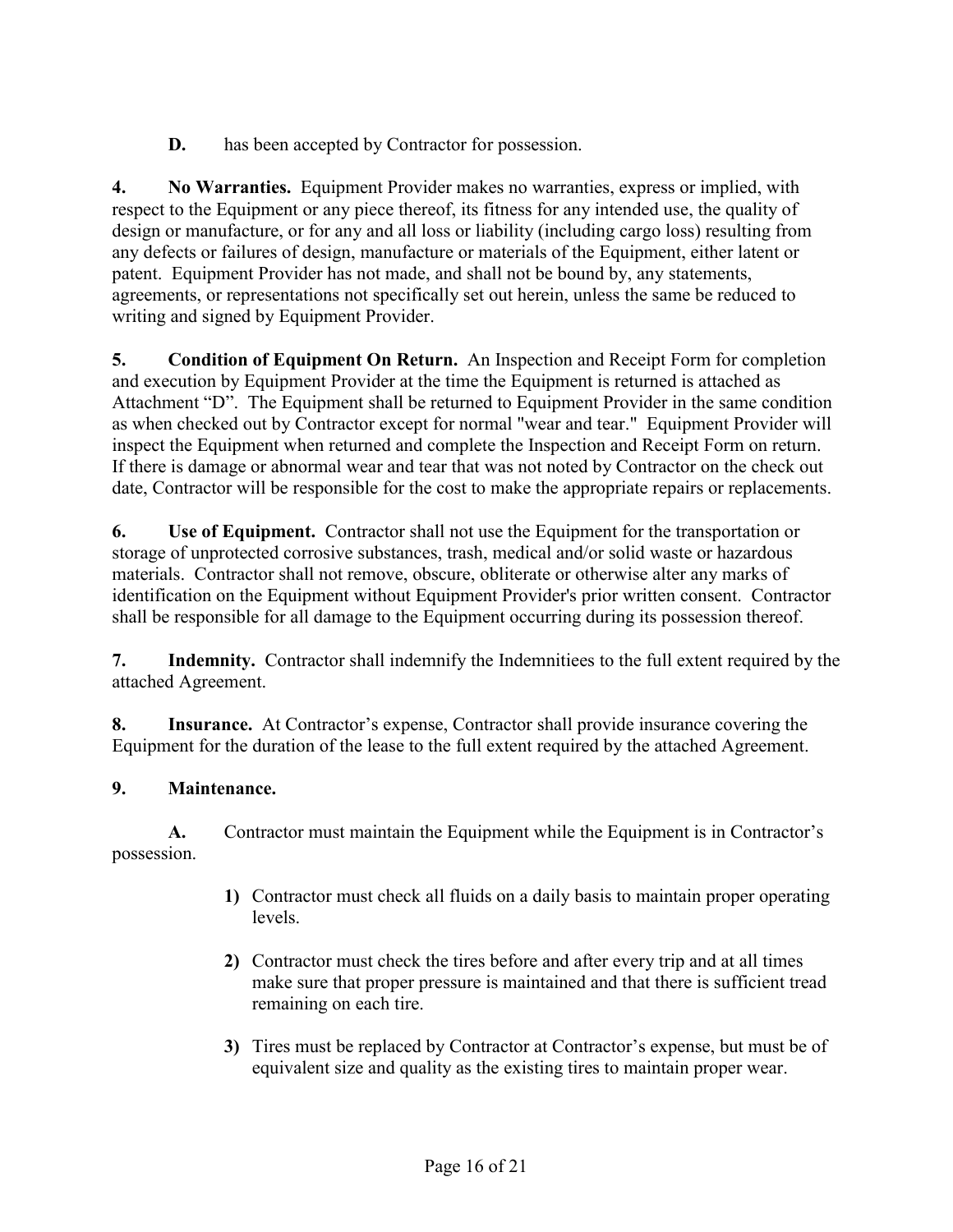**4)** Contractor must check the refrigeration units for adequate oil and fill if needed.

**B.** Equipment Provider will not pay for any non-routine maintenance during the lease period unless approved by Equipment Provider in writing. Equipment Provider will perform at its cost all required routine maintenance of the Equipment. Contractor will insure the Equipment is made available to Equipment Provider in a timely fashion to allow for required routine maintenance. Equipment Provider is responsible for the cost to repair any wear and tear to the Equipment caused by Contractor's normal use and possession thereof.

**10. Repairs and Modifications.** In the event Contractor returns the Equipment to Equipment Provider in a damaged condition, Contractor is fully responsible for all reasonable repair costs. Contractor may not conduct repairs or modifications on the Equipment or authorize anyone else to make repairs or modifications on the Equipment without the written approval of Equipment Provider as to the person(s) conducting repairs, the costs involved, and the time required. Equipment Provider has sole discretion to select service providers for work on its equipment and Contractor may only use service providers approved by Equipment Provider. Equipment Provider will not pay for any repairs or modifications during the leased period unless approved by Equipment Provider in writing.

**11. Notification of Damage or Loss.** In the event of damage or loss to the Equipment, Contractor must notify Equipment Provider of the damage or loss as soon as practicable but in no event later than twenty-four ("24") hours after the damage or loss occurs. In the event of damage or loss, Contractor's notification to Equipment Provider must include:

- **A.** The location of the Equipment for immediate inspection by Equipment Provider or Equipment Provider's agent;
- **B.** A complete accident report; and
- **C.** The insurance claim number and contact information for the adjuster.

Equipment Provider shall not be liable for damage or loss to the Equipment or any contents of the Equipment during the lease term, whether or not Equipment Provider's negligence contributed in any way to the damage or loss.

**12. Assignment.** Contractor may not assign, lease, sublet, rent, or otherwise hire out, or part with possession of, any of the Equipment to any person, firm, partnership, association, or corporation other than Equipment Provider, without prior written consent of Equipment Provider.

**13. Default.** Contractor shall be in default of this rental agreement if Contractor: A) fails to comply with any of the terms or conditions of this rental agreement; B) is in default of any of the terms or conditions of any other agreement between the parties hereto; or C) becomes insolvent, or subject to any voluntary or involuntary bankruptcy proceeding (including acquiescence in the appointment of a trustee or receiver, or commencement of any dissolution or liquidation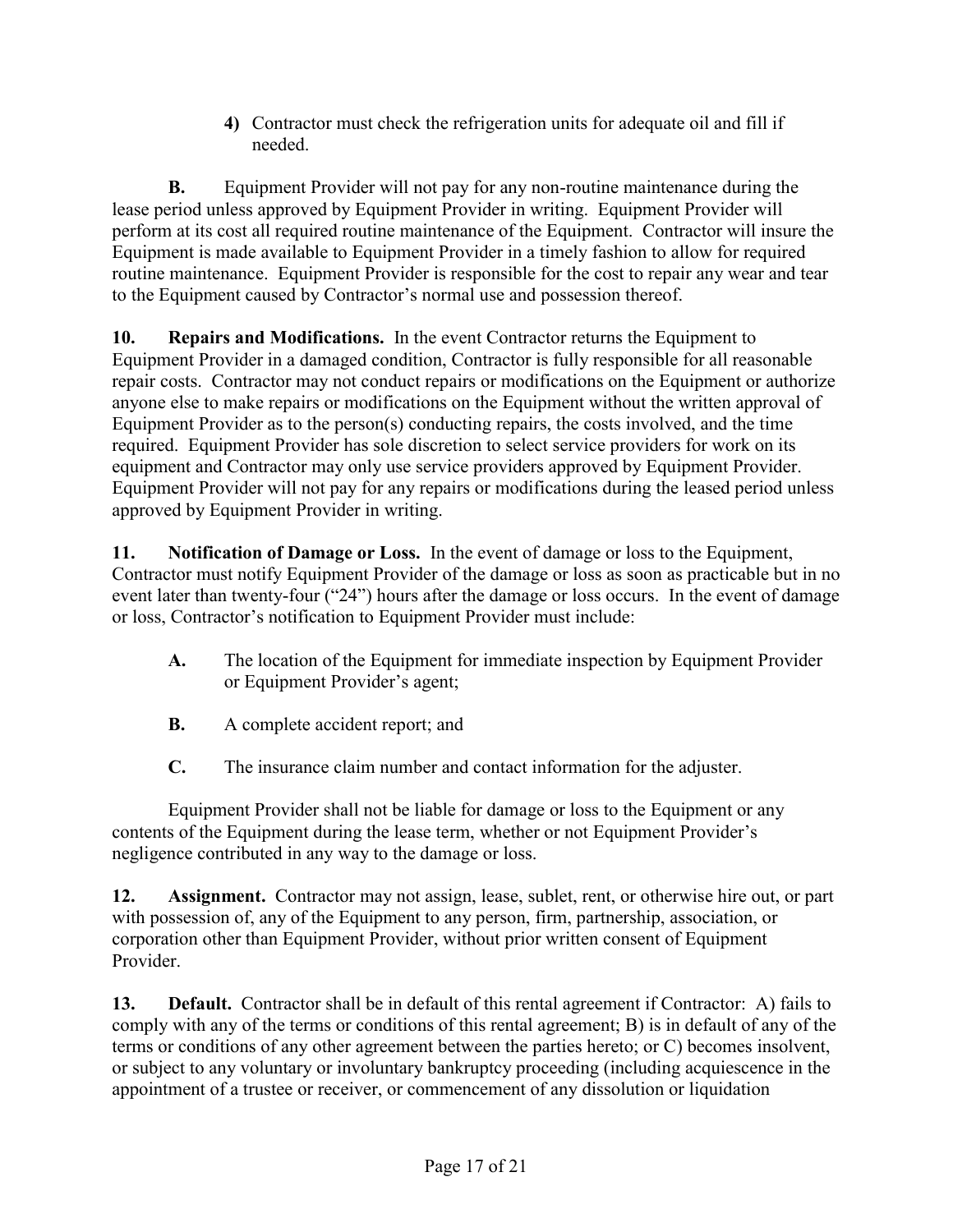proceeding) (hereafter individually or collectively referred to as a "default").

**14. Damages in the Event of Default.** Upon a default by Contractor, Equipment Provider shall have, in addition to any rights or remedies available at law or in equity which Equipment Provider expressly reserves, Equipment Provider shall have the right to: A) take immediate possession of all Equipment without being required to institute any legal action, and exercise any reasonable self-help method to obtain back possession of the Equipment, all of which is to be returned at Contractor's expense; B) terminate this Agreement, whereupon the terms and conditions shall continue to apply to the Equipment then in the possession of Contractor until returned to Equipment Provider; C) recover any sums due and owing in accordance with the terms of this Agreement including, without limitation, unpaid charges, costs of repossession and cost of repair; D) recover any collection costs incurred in recovery of any sums due or repossession of the Equipment including, without limitation, reasonable attorneys' fees; and E) recover any lost profits.

**15. No Consequential Damages.** In no event shall Equipment Provider be liable to Contractor for any direct, indirect or consequential damages.

**16. Signer's Authority.** The person signing below represents and warrants that he/she has the authority to commit to this Interchange Agreement for the Contractor.

### **IT IS SO AGREED.**

| For<br>("Contractor"):                                |  |  |
|-------------------------------------------------------|--|--|
|                                                       |  |  |
| For Blackrock Brokerage, Inc. ("Equipment Provider"): |  |  |

Signed: Dated: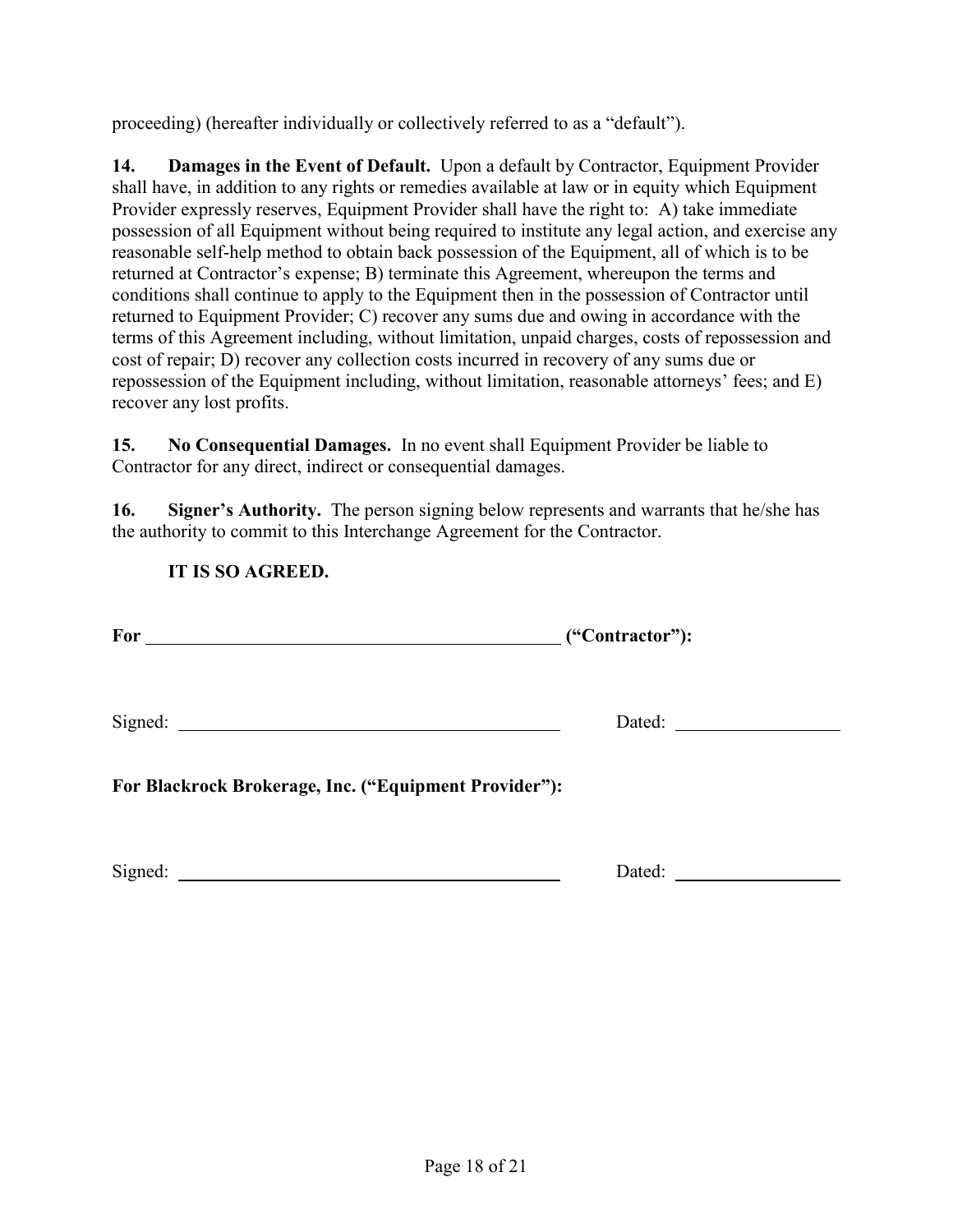#### **ATTACHMENT "B" PERSONAL GUARANTEE AND LIABILITY AGREEMENT**

|            | ("Personal Guarantor")                                                                                                                                                                                                               |
|------------|--------------------------------------------------------------------------------------------------------------------------------------------------------------------------------------------------------------------------------------|
| reside at: |                                                                                                                                                                                                                                      |
|            |                                                                                                                                                                                                                                      |
|            |                                                                                                                                                                                                                                      |
|            |                                                                                                                                                                                                                                      |
|            | This Personal Guarantee and Liability Agreement ("Personal Guarantee") is on behalf of<br>("Contractor"), for the benefit of Blackrock                                                                                               |
|            | Brokerage, Inc. ("Broker"), in consideration for the services that Broker will provide to<br>Contractor pursuant to the attached agreement ("Agreement") between those parties, and based<br>on my relationship with the Contractor. |
|            | By signing this Personal Guarantee, I agree to the following terms.                                                                                                                                                                  |
|            | If Contractor fails to pay to Broker any amount owed pursuant to the Agreement, I will<br>pay those amounts on demand.                                                                                                               |

**2.** All of my personal assets, including but not limited to my ownership interest in Contractor as well as cash, stock, bonds, income, real estate, vehicles, watches, jewelry, and all other items of value without limit will serve as collateral and security for any and all amounts Contractor may owe to Broker pursuant to the Agreement.

**3.** Broker has the right, without further notice or approval, to record against me personally all obligations from Contractor to Broker, and to file against me liens and encumbrances as permitted by law for purposes of establishing priority in collection proceedings.

**4.** This guarantee is a continuing and irrevocable guarantee and action may be taken against me for any non-payment without notice thereof.

**5.** I consent to any modification or renewal of the Agreement for purposes of this guarantee.

**6.** I will be personally liable for all charges incurred by Broker pursuant to the Agreement, including without limitation interest, attorneys' fees or collection costs.

### **IT IS SO AGREED.**

Signed: Dated:

Personal Guarantor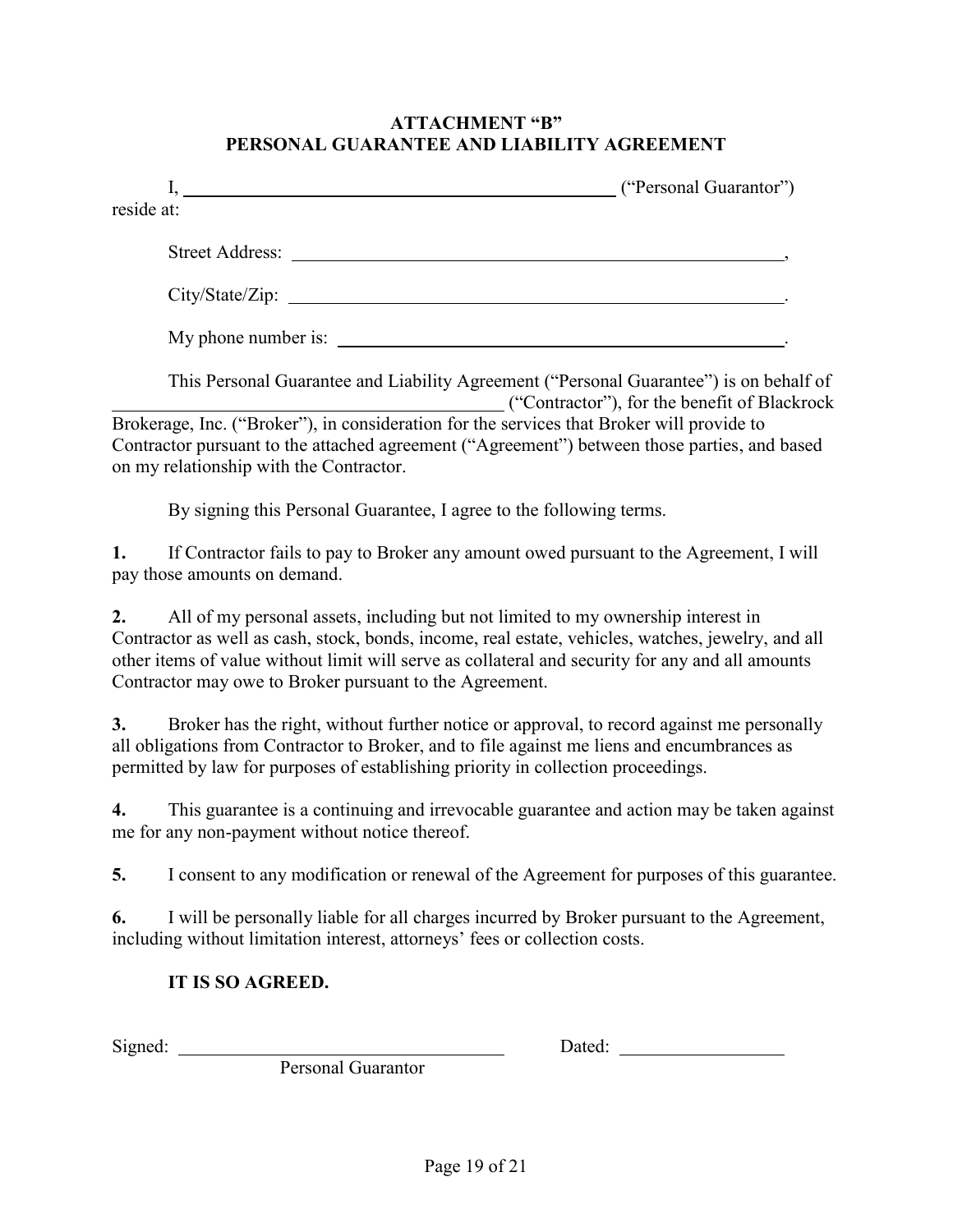### **ATTACHMENT "C" INSPECTION AND RECEIPT FORM ON CHECK OUT**

| Unit $No.1$ | SLV <sup>2</sup> | <b>Check Out</b><br><b>Date</b> | <b>Notes</b> |
|-------------|------------------|---------------------------------|--------------|
|             |                  |                                 |              |
|             |                  |                                 |              |

By signing below, the Contractor agrees and acknowledges that each and every trailer identified above and the related equipment:

- **A.** has been inspected by the Contractor;
- **B.** is in good operating condition;
- **C.** meets all applicable regulatory requirements;
- **D.** does not have any damage or abnormal wear and tear except as noted above;
- **E.** has been accepted by the Contractor; and
- **F.** is now in the Contractor's possession until returned to the Equipment Provider.

| For | ("Contractor"): |
|-----|-----------------|
|     |                 |

Signed: <u>Dated:</u> Dated:

### **For Blackrock Brokerage, Inc. ("Equipment Provider") as to SLV only:**

Signed: Dated:

#### **Notes:**

**1.** Add more rows to the table above as needed for additional units.

**2.** SLV means Stipulated Loss Value. If no SLV is stated, then \$100,000 per trailer is the applicable amount.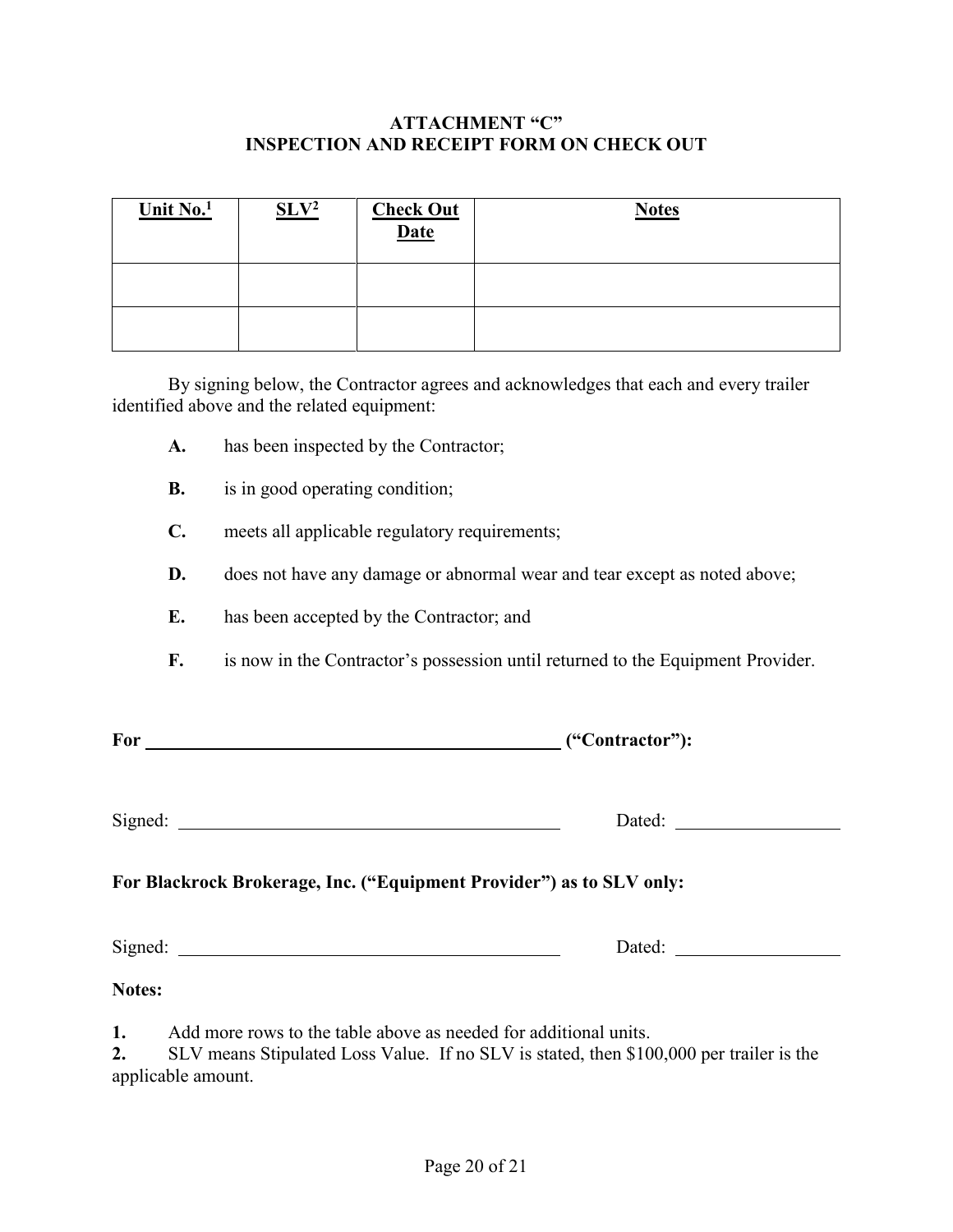#### **ATTACHMENT "D" INSPECTION AND RECEIPT FORM ON RETURN**

| $\frac{Contractor^1}{}$ | Unit $No.2$ | <b>Return Date</b> | <b>Notes</b> |
|-------------------------|-------------|--------------------|--------------|
|                         |             |                    |              |
|                         |             |                    |              |

By signing below, the Equipment Provider agrees and acknowledges that, on return, each and every trailer identified above and the related equipment:

**A.** has been accepted by the Equipment Provider; and

**B.** Any damage or abnormal wear and tear since the date the equipment was checked out that is: 1) observed by the Equipment Provider on return; and 2) not noted by the Contractor on check out, is noted above.

| For | ("Equipment Provider"): |
|-----|-------------------------|
|     |                         |

Signed: Dated:

#### **Notes:**

- **1.** Each Contractor should have a separate form prepared.
- **2.** Add more rows to the table above as needed for additional units.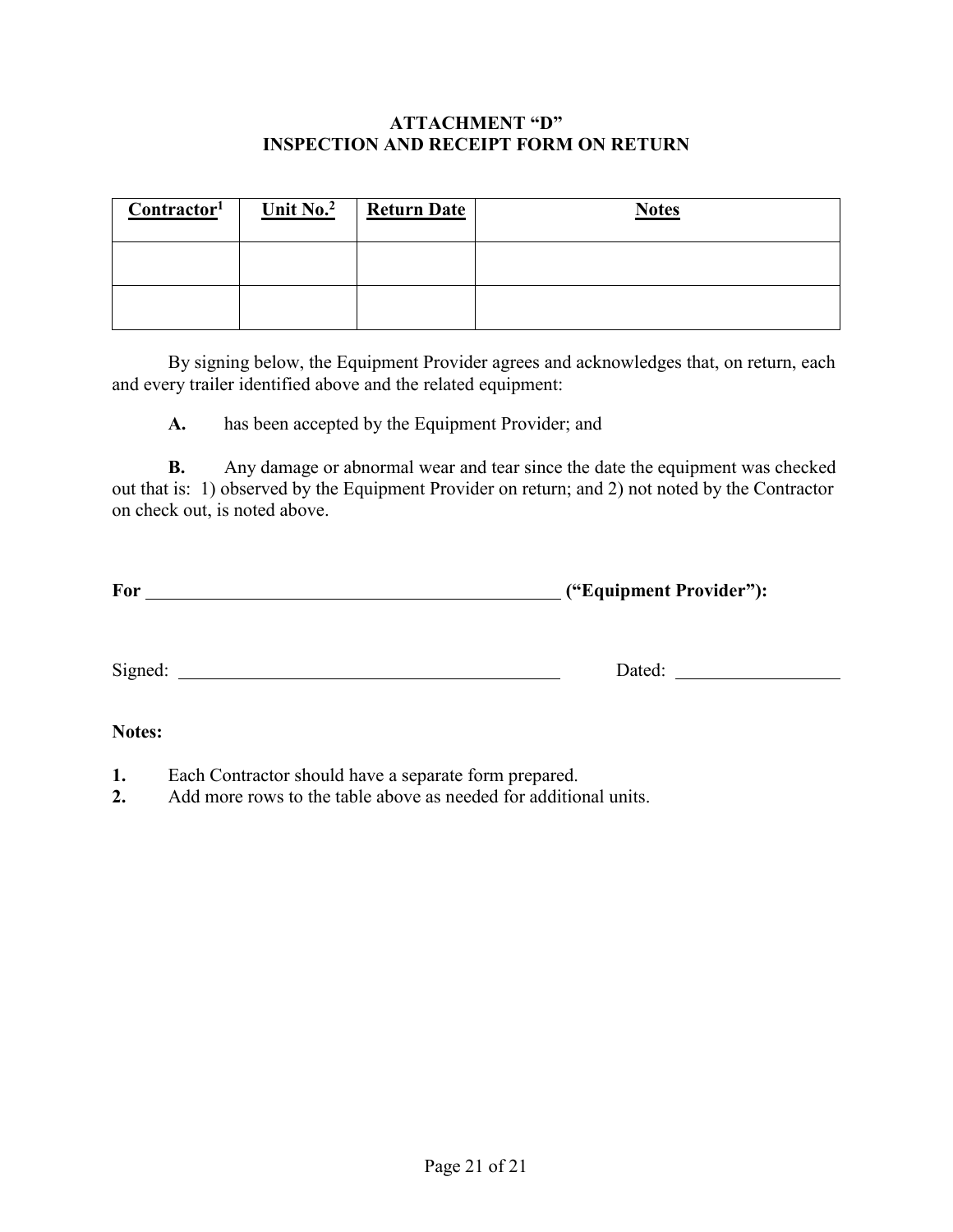### **MASTER BROKER/MOTOR CARRIER AGREEMENT ADDENDUM**

This Master Broker/Motor Carrier Agreement Addendum ("Addendum") modifies the Master Broker/Motor Carrier Agreement ("Agreement") dated \_\_\_\_\_\_\_\_\_\_\_\_\_\_ between Blackrock Brokerage, Inc. ("Broker"), located at 7031 Koll Center Parkway, Suite 250, Pleasanton, California, 94566, and \_\_\_\_\_\_\_\_\_\_\_\_\_\_\_\_\_\_\_\_\_("Contractor"), located at \_\_\_\_\_\_\_\_ .

This Addendum modifies the Agreement as follows:

**1.** Contractor shall delivery to Broker the original or a correct copy of the Bill(s) of Lading or Shipping Order, Delivery Receipt, Proof of Delivery, and other requested materials for each load within twenty-four (24) hours after delivery of the load.

**2.** To the extent any conflict exists between this Addendum and the Agreement, this Addendum will take precedence and supersede the conflicting terms in the Agreement.

**3.** Aside from the foregoing change, the Agreement and all terms contained therein along with any authorized modifications remain in full force and effect.

## **IT IS SO AGREED.**

| For | ("Contractor"): |
|-----|-----------------|
|     |                 |

Signed: Dated:

**For Blackrock Brokerage, Inc. ("Broker"):**

Signed: Dated: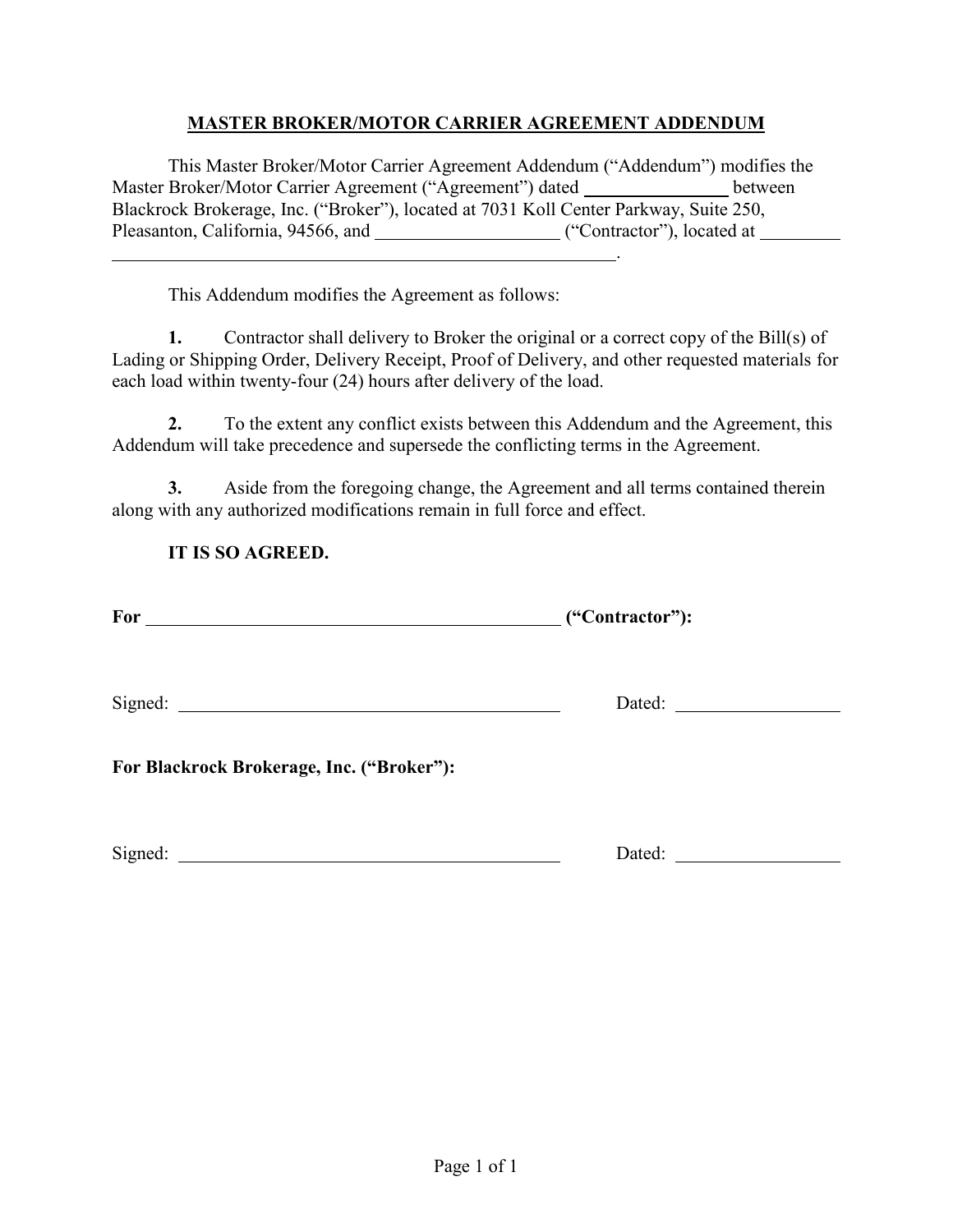#### **EXHIBIT 4**

#### Form of Third Party Carrier Agreement

THIS THIRD PARTY CARRIER ACKNOWLEDGMENT (this "Acknowledgment") is  $20$  by [ made as of day of ("Third Party Provider"). For the benefit of BLACKROCK LOGISTICS, INC., a California corporation ("BLACKROCK LOGISTICS, INC."), and each of BLACKROCK LOGISTICS, INC.'s customers.

#### **ACKNOWLEDGMENT**

Third Party Provider desires BLACKROCK LOGISTICS, INC. to use Third Party Provider in the provisioning of transportation services on BLACKROCK LOGISTICS, INC.'s behalf and, as such, Third Party Provider is entering into this Acknowledgment as a condition thereto. Third Party Provider agrees, certifies and acknowledges as follows:

- $1.$ Third Party Provider is contracting with BLACKROCK LOGISTICS, INC. for the provision of certain services agreed between Third Party Carrier and BLACKROCK LOGISTICS, INC. ("Third Party Carrier Services"), which are services for which BLACKROCK LOGISTICS, INC. has otherwise contracted to provide to its customers pursuant to separate agreements.
- Third Party Provider is duly qualified, registered with and licensed by the U.S. 2. Department of Transportation ("USDOT") and all other local and State agencies with jurisdiction over Third Party Carrier Services, has, and will maintain at all times, a safety rating from the USDOT of no less than "Satisfactory" or "Conditional" or any equivalent designation, and is a or employs duly qualified, licensed and trained drivers for the provision of Third Party Carrier Services.
- $3.$ All payments for the Third Party Provider Services or liabilities incurred or suffered by Third Party Provider in connection with the provision of Third Party Provider Services will be paid or satisfied solely by BLACKROCK LOGISTICS, INC. and that BLACKROCK LOGISTICS, INC.'s customers will have no responsibility to pay or satisfy any liabilities incurred by such Third Party Provider.
- The Third Party Provider Services provided by Third Party Provider on behalf of  $\overline{4}$ . BLACKROCK LOGISTICS, INC. will be in compliance with applicable laws and will be performed at no less than "best of practice" industry standards, including with respect to quality, responsiveness and timeliness. The Third Party Provider will, at its sole cost and expense, timely obtain all permits, licenses, consents or other third-party approvals needed with respect to its performance of the Third Party Provider Services.
- Notwithstanding any contractual confidentiality limitations, BLACKROCK  $5.$ LOGISTICS, INC. may provide to its customers the name of the Third Party